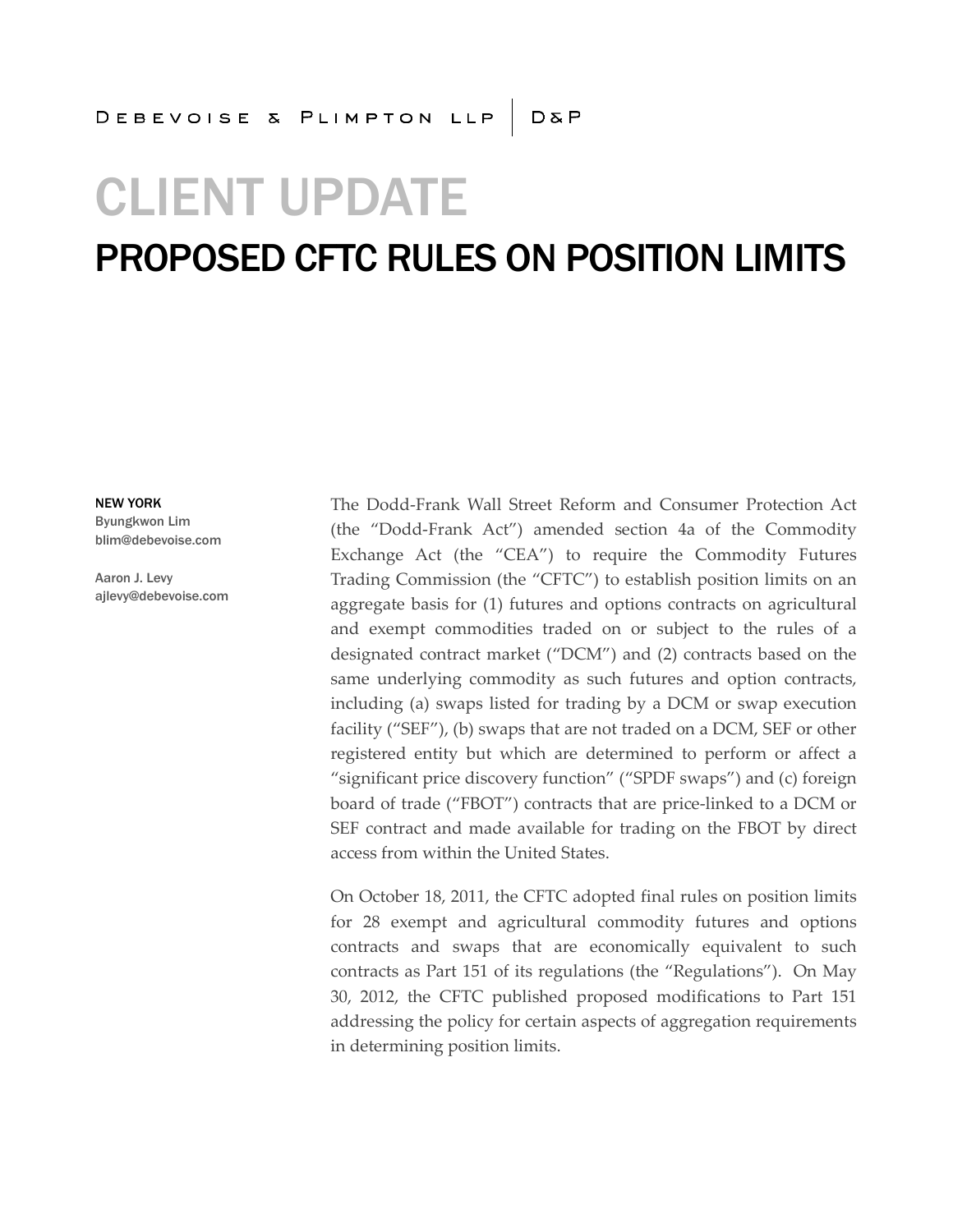However, on September 28, 2012, the U.S. District Court for the District of Columbia issued an order in *International Swaps and Derivatives Association v. United States Commodity Futures Trading Commission<sup>1</sup>* that generally vacated those final rules and remanded the matter to the CFTC. The District Court rejected the CFTC's contention that section 4a of the CEA unambiguously mandated the imposition of position limits without any finding that such limits are necessary "to diminish, eliminate, or prevent excessive speculation," and held that it was therefore required to remand the matter to the CFTC to "fill in the gaps and resolve the ambiguities."

On November 5, 2013, the CFTC voted to dismiss its appeal of the District Court's decision and approve revisions to Part 150 (and other related provisions) to incorporate a new set of proposed rules (the "Proposed Position Limits Rules") establishing position limits<sup>2</sup> for 28 exempt and agricultural commodity (*i.e.*, "physical commodity")<sup>3</sup> futures and option contracts and swaps that are economically equivalent to such contracts, updating certain relevant definitions, revising the exemptions from position limits (including for bona fide hedging) and extending and updating reporting requirements for persons claiming an exemption from these limits.<sup>4</sup> Additionally, the Proposed Position Limits Rules update certain existing Regulations, guidance and acceptable practices for compliance with DCM core principle 5 and SEF core principle 6 in respect of exchange-set position limits and position accountability levels.

Also on November 5, 2013, in a separate notice of proposed rulemaking, the CFTC proposed modifications to the aggregation provisions of Part 150 (the "Proposed Aggregation Rules") that are substantially similar to the aggregation modifications proposed to vacated Part 151.

<sup>1</sup> 887 F. Supp. 2d 259 (D.D.C. 2012).

<sup>2</sup> In the release accompanying the Proposed Position Limits Rules, the CFTC concluded that, in enacting the Dodd-Frank Act, Congress made a determination that position limits are necessary with respect to physical commodities. The CFTC also concluded that the CEA mandates that the CFTC impose position limits and that the CFTC need not make a necessity finding of its own. Nonetheless, "out of an abundance of caution," the CFTC included in the release, as a separate and independent basis for the Proposed Position Limits Rules, a preliminary finding that such limits are necessary to achieve its statutory purposes.

<sup>&</sup>lt;sup>3</sup> The Proposed Rules define "physical commodity" as any agricultural commodity (as defined in Regulation 1.3) or any exempt commodity (as defined in section 1a(20) of the CEA), as distinct from an "excluded commodity," which is defined in section 1a(19) of the CEA to include, among other things, an interest rate, exchange rate, currency, security, security index and the occurrence of any contingency beyond the control of the parties that is associated with a financial, commercial or economic consequence.

<sup>4</sup> As part of the Proposed Position Limits Rules, the CFTC proposed appendices to the revised Part 150 that (1) provide guidance on the bona fide hedging exemption, (2) list Core Referenced Futures Contracts and commodities that would be substantially the same as a commodity underlying a Core Referenced Futures Contract for purposes of the proposed definition of "basis contract" and (3) describe and analyze 14 fact patterns satisfying the definition of "bona fide hedging position" and present the proposed position limit levels in tabular form.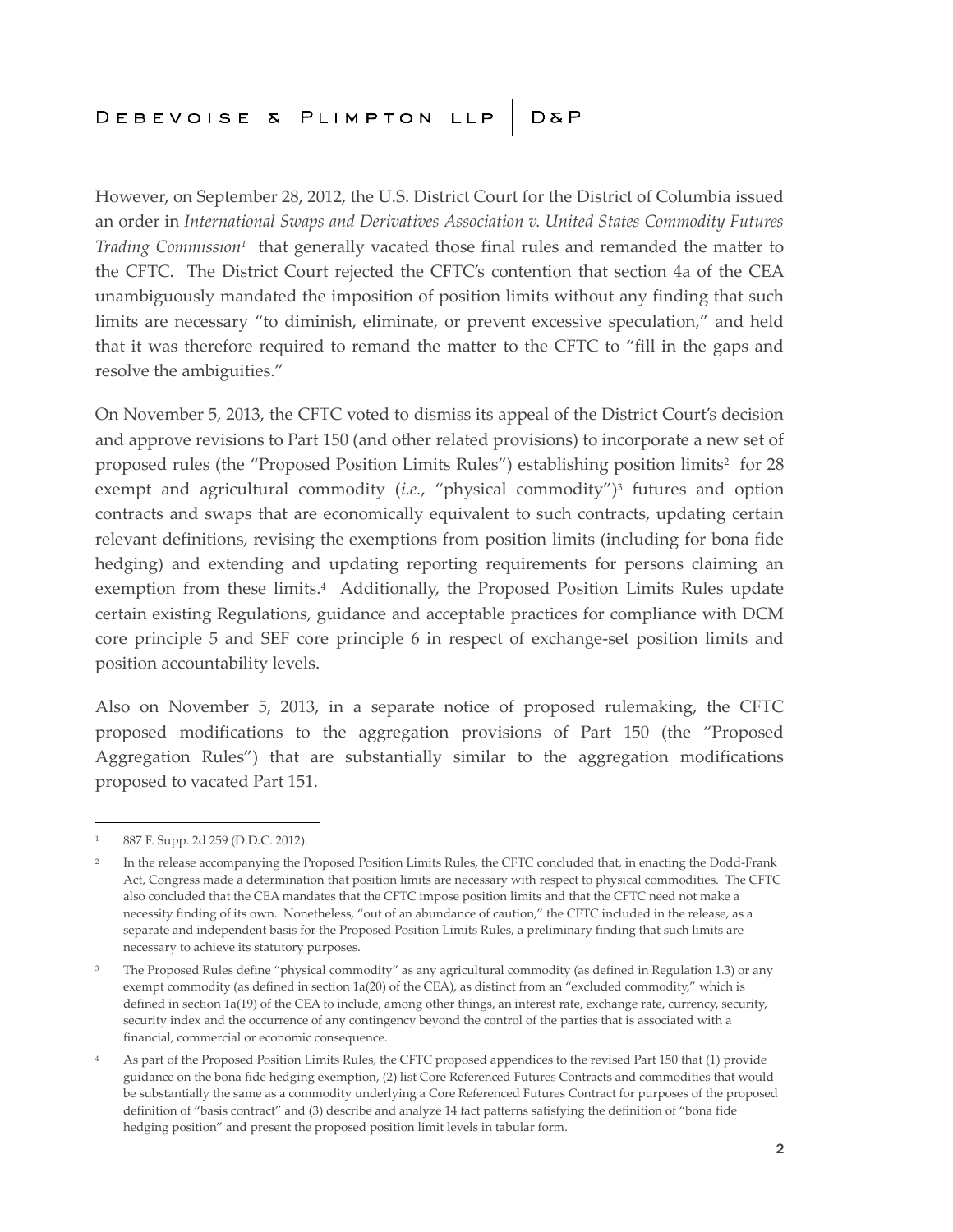If both the Proposed Position Limits Rules and the Proposed Aggregation Rules (collectively, the "Proposed Rules") are adopted, the proposed modifications to Part 150 in the Proposed Aggregation Rules would apply to all of the 28 futures and options contracts and the economically equivalent swaps covered by the Proposed Position Limits Rules. However, the CFTC may adopt the Proposed Aggregation Rules without adopting the Proposed Position Limits Rules.

The text of both Proposed Position Limits Rules is available at: [http://www.cftc.gov/ucm/groups/public/@newsroom/documents/file/federalregister110513](http://www.cftc.gov/ucm/groups/public/@newsroom/documents/file/federalregister110513c.pdf) [c.pdf](http://www.cftc.gov/ucm/groups/public/@newsroom/documents/file/federalregister110513c.pdf). The text of the Proposed Aggregation Rules is available at: [http://www.cftc.gov/ucm/groups/public/@lrfederalregister/documents/file/2013-](http://www.cftc.gov/ucm/groups/public/@lrfederalregister/documents/file/2013-27339a.pdf) 27339a.pdf.

As under the vacated Part 151, the Proposed Position Limits Rules limit the number of Referenced Contracts with respect to a particular Core Referenced Futures Contract (as defined below) held or controlled by a trader directly or by application of the aggregation rules, subject to specific exemptions. This update covers the scope of the term "Referenced Contract," limit levels, exemptions from limits, certain reporting requirements, the aggregation requirement and exemptions from aggregation, as proposed in the Proposed Rules.

#### REFERENCED CONTRACTS

The building blocks of the Proposed Rules are Referenced Contracts; the proposed position limits do not apply with respect to futures, options or swaps that are not Referenced Contracts.

The Proposed Rules define the term "Referenced Contract" to mean, on a futures equivalent basis with respect to a particular Core Referenced Futures Contract, (1) such Core Referenced Futures Contract and (2) a futures contract, options contract or swap (other than a guarantee of a swap, $5\alpha$  "basis contract" or a "commodity index contract" (each, as defined below)) that is directly or indirectly linked to, including being partially or fully settled on, or priced at a fixed differential to (a) the price of such Core Referenced Futures Contract or (b) the price of the same commodity underlying such Core Referenced

<sup>5</sup> Unlike vacated Part 151, the Proposed Rules include a clarification excluding a guarantee of a swap from the definition of Referenced Contract. In the Position Limits Release, the CFTC explains that this exclusion was necessary because, after Part 151 had been adopted, the CFTC adopted final product rules defining the term "swap" to include a guarantee of such swap, to the extent that a counterparty would have recourse to the guarantor in connection with the position.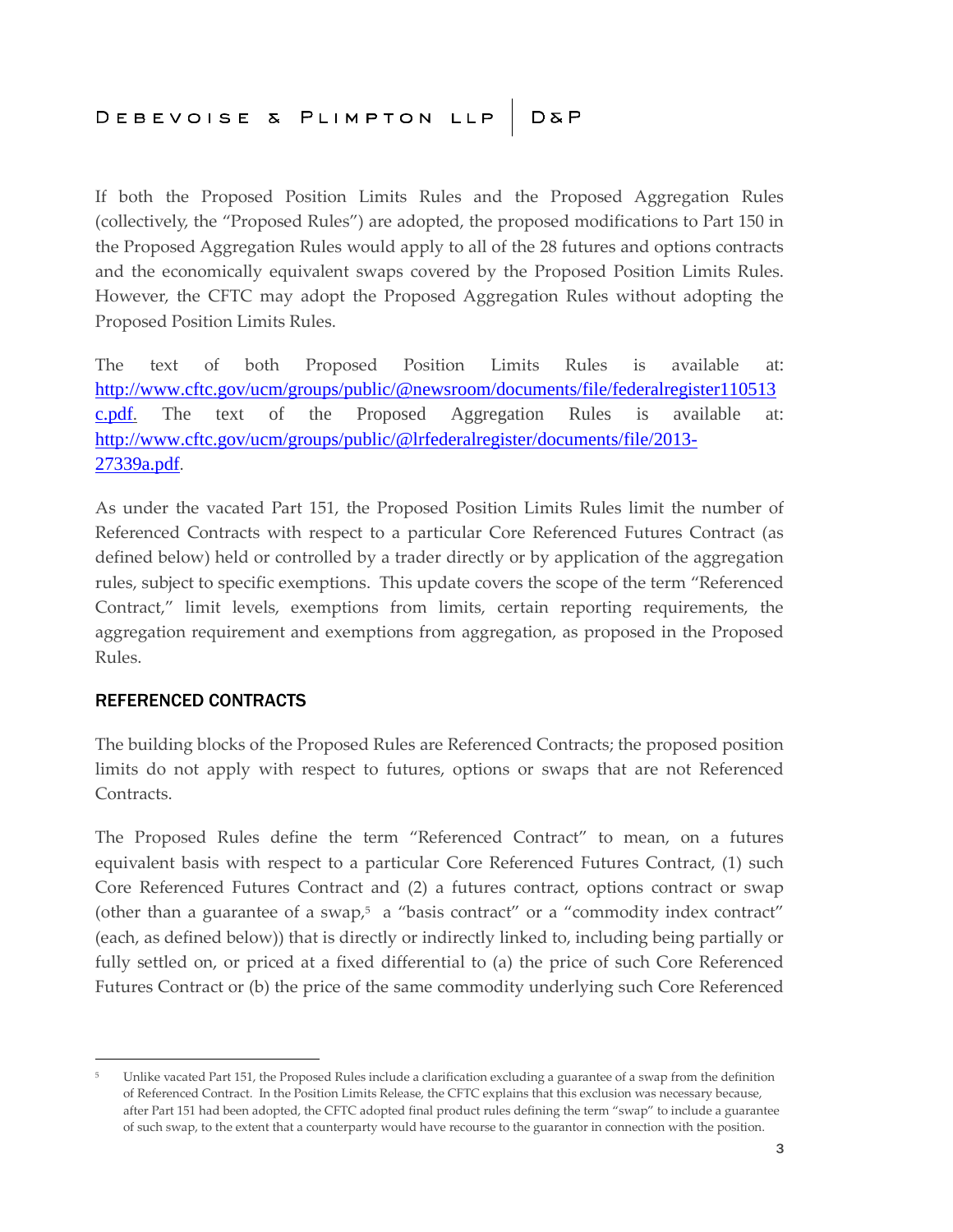Futures Contract for delivery at the same location or locations as specified in such Core Referenced Futures Contract.

#### *Core Referenced Futures Contracts*

Like the vacated Part 151, the Proposed Rules set forth 28 Core Referenced Futures Contracts.<sup>6</sup> They are on futures contracts traded on DCMs on specified agricultural, energy and metal commodities. Nine of the Core Referenced Futures Contracts are legacy contracts that have been subject to federal position limits under Part 150. Any successor contract to a Core Referenced Futures Contract and any option that expires into outright positions in a Core Referenced Futures Contract are also Core Referenced Futures Contracts under the Proposed Rules. In the release accompanying the Proposed Position Limits Rules (the "Position Limits Release"), the CFTC states that it will continue to consider adding additional futures contracts (such as electricity futures) to the list of Core Referenced Futures Contracts in the future.

#### *Other Referenced Contracts*

The position limits set forth in the Proposed Rules also apply to a number of contract types with prices that are or should be closely correlated to the prices of the 28 Core Referenced Futures Contracts (*i.e*., economically equivalent contracts), including: (1) "look-alike" contracts (*i.e*., those that settle off of a Core Referenced Futures Contract and those that are based on the same commodity for the same delivery location as a Core Referenced Futures Contract); (2) contracts based on an index comprised of one or more prices for the same delivery location and in the same or substantially the same commodity underlying a Core Referenced Futures Contract and (3) "intercommodity spread contracts"<sup>7</sup> with two components, one or both of which are Referenced Contracts.

A basis contract is not subject to the proposed position limits. A basis contract is a cashsettled contract based on the difference in (1) the price of a Core Referenced Futures Contract or a commodity deliverable on a Core Referenced Futures Contract (whether at

<sup>6</sup> "Core Referenced Futures Contracts" are the following futures contracts and options thereon: (1) Core Referenced Futures Contracts in legacy agricultural commodities: CBOT Corn, CBOT Oats, CBOT Soybeans, CBOT Soybean Meal, CBOT Soybean Oil, CBOT Wheat, ICE Futures U.S. Cotton No. 2, KCBT Hard Winter Wheat and MGEX Hard Red Spring Wheat; (2) Core Referenced Futures Contracts in non-legacy agricultural commodities: CME Class III Milk, CME Feeder Cattle, CME Lean Hog, CME Live Cattle, CBOT Rough Rice, ICE Futures U.S. Cocoa, ICE Futures U.S. Coffee, ICE Futures U.S. FCOJ-A, ICE Futures U.S. Sugar No. 11 and ICE Futures U.S. Sugar No. 16; (3) Core Referenced Futures Contracts in metal commodities: COMEX Copper, COMEX Gold, COMEX Silver, NYMEX Palladium and NYMEX Platinum; and (4) Core Referenced Contracts in energy commodities: NYMEX Henry Hub Natural Gas, NYMEX Light Sweet Crude Oil, NYMEX NY Harbor ULSD and NYMEX RBOB Gasoline.

<sup>7</sup> The Proposed Rules define "intercommodity spread contract" as a cash-settled contract representing the difference between the settlement prices of a Referenced Contract and another contract that is based on a different commodity.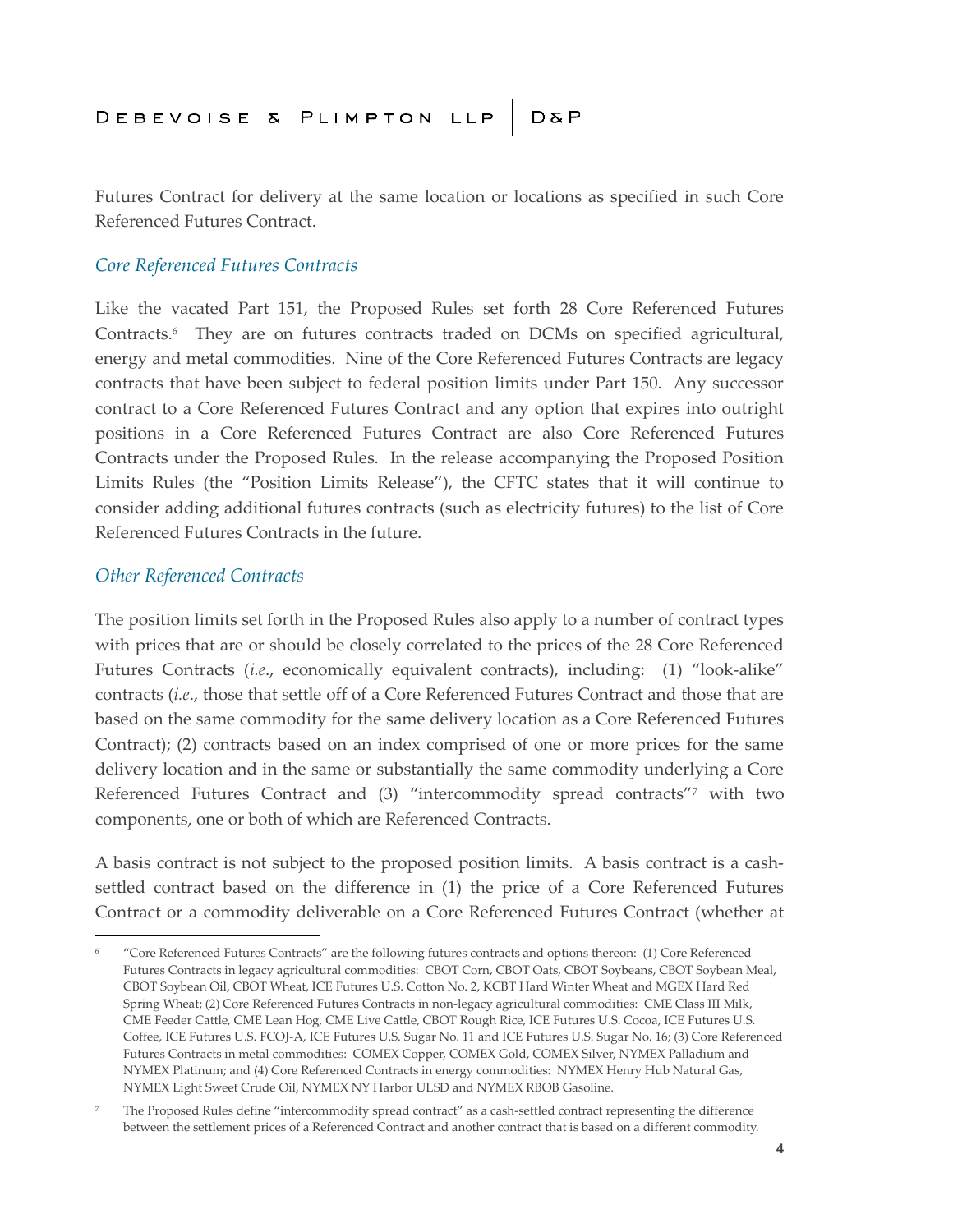par, a fixed discount to par or a premium to par) and (2) the price, at a different delivery location or pricing point than that of the same Core Referenced Futures Contract, of a commodity deliverable on the same Core Referenced Futures Contract (whether at par, a fixed discount to par or a premium to par) (a "core commodity") or a commodity listed in Appendix B to Part 150 as "substantially the same" as such core commodity.<sup>8</sup> Appendix B lists commodities that are treated as substantially the same as a commodity underlying a given Core Referenced Futures Contract.<sup>9</sup>

A commodity index contract is also not subject to the proposed limits.<sup>10</sup> A commodity index contract is a contract (other than basis or spread contract) based on an index comprised of commodities that are not the same or substantially the same.

Spread contracts, which are not excluded from the Referenced Contract definition, include both "intercommodity spread contracts" and "calendar spread contracts" (*i.e*., cash-settled agreements representing the difference between the settlement price of one or a series of contract months of an agreement and that of another contract month or series thereof for the same agreement).

#### LEVELS OF LIMITS

#### *Spot-Month Limits*

The Proposed Rules provide that no person may hold or control positions in physicaldelivery and cash-settled Referenced Contracts in the "spot month," net long or net short, in excess of the level fixed for physical-delivery Referenced Contracts or in excess of the level fixed for cash-settled Referenced Contracts.

<sup>8</sup> For instance, a SoCal City-gate basis swap, the floating price of which is based on the Platts IFERC SoCal City-gate index minus the NYMEX Henry Hub Natural Gas futures settlement price is not a Referenced Contract and is not subject to the limits.

The Proposed Rules expand the "basis contract" definition set forth in vacated Part 151, which targeted only the locational differential, to include certain quality differentials (*e.g*., RBOB vs. 87 unleaded) in order to reduce the potential for excessive speculation. The CFTC is seeking comment on alternatives to the specification of quality standards for substantially the same commodity, such as a methodology to identify and define which differential contracts should be excluded from position limits. Specifically, the CFTC is considering expanding the definition of basis contract to include (1) any commodity priced at a differential to any of its products and by-products, (2) any product or by-product of a particular commodity, priced at a differential to another product or by-product of the same commodity or (3) for a particular commodity, any other commodities that are similar to that commodity.

<sup>&</sup>lt;sup>10</sup> The Proposed Rules include an anti-evasion provision stating that, for purposes of applying the position limits under the proposed Part 150, a commodity index contract used to circumvent position limits will be considered a Referenced Contract. In the Position Limits Release, the CFTC notes that Part 20 requires reporting entities to report commodity reference price data sufficient to distinguish between commodity index contract and non-commodity index contract positions in covered contracts and that the CFTC intends to rely on these data elements to distinguish data records subject to position limits from those that are excluded from such limits.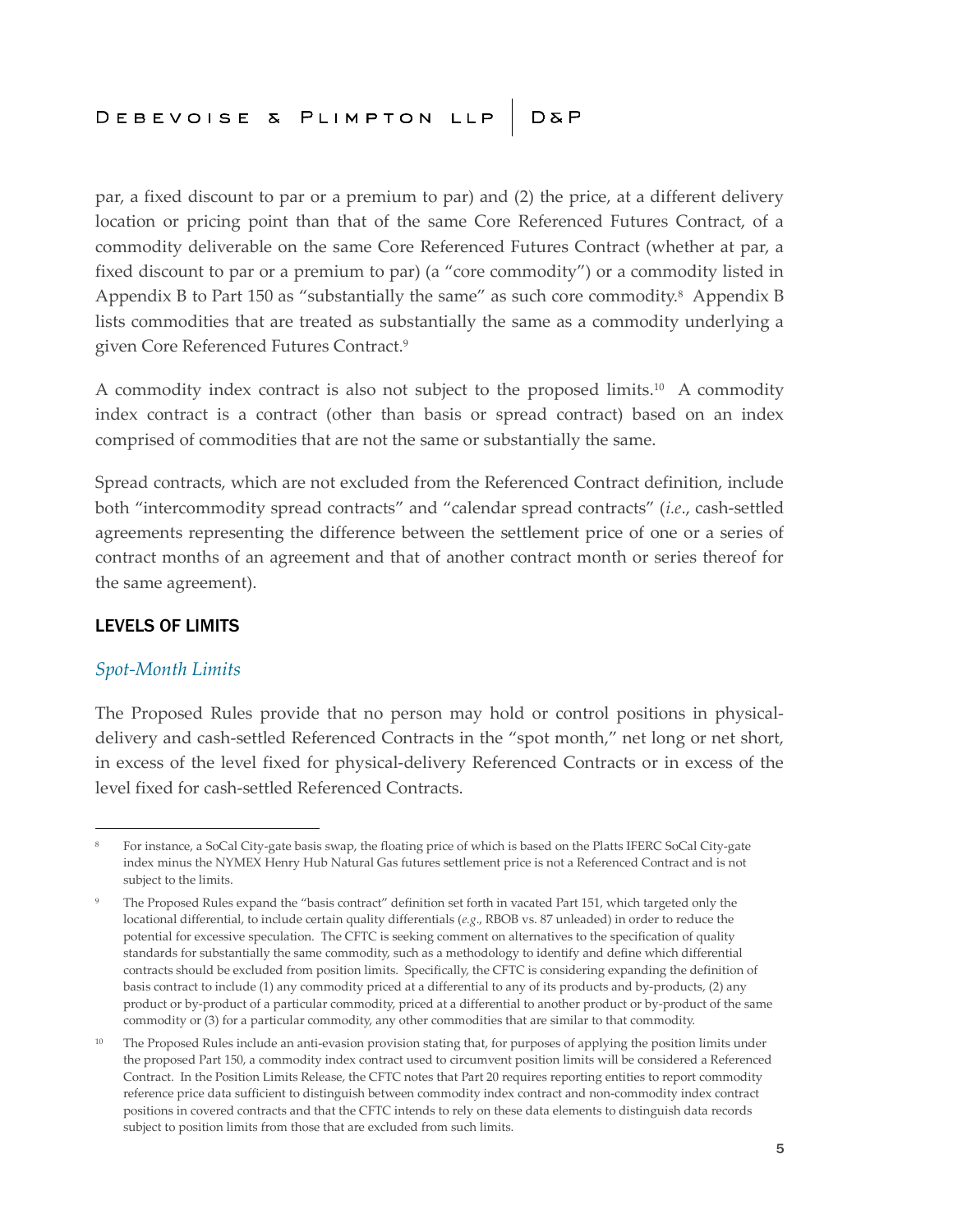The "spot month" for physical-delivery contracts is the period beginning at the earlier of (1) the close of trading ("COT") on the trading day preceding the first day on which delivery notices can be issued to a DCM's clearing organization or (2) the COT on the trading day preceding the third-to-last trading day, until the contract is no longer listed for trading or available for transfer. This definition is consistent with the current spot month for each of the 28 Core Referenced Futures Contracts.

Similarly, the spot month for cash-settled contracts is the period beginning at the earlier of (1) the COT on the trading day preceding the period in which the underlying cashsettlement price is calculated or (2) the COT on the trading day preceding the third-to-last trading day, until the contract cash-settlement price is determined and published (unless such price is determined based on prices of a Core Referenced Futures Contract during the spot month for that Core Referenced Futures Contract, in which case the spot month for the cash-settled contract is that same spot month).

The Proposed Rules require a trader to calculate its position in the physical-delivery contract and the cash-settled contract separately under a separate set of spot month limits. Therefore, a trader may hold positions up to the relevant spot month limit in each type of contract with respect to a particular Core Referenced Futures Contract, but may not net across physical-delivery and cash-settled contracts for purposes of the spot-month limits.

#### **Initial Levels**

Under the Proposed Rules, the spot-month limits for the 28 Core Referenced Futures Contracts are initially set at the existing DCM-set levels for such contracts, which levels are listed in Appendix D to the proposed Part 150. If the Proposed Rules are adopted, these limits will be effective 60 days after the final rule is published in the Federal Register. Until that date, the nine legacy agricultural Referenced Contracts will remain subject to the existing position limits under the current Part 150, while non-legacy Referenced Contracts will only be subject to the limits imposed by DCMs.

In the Position Limits Release, the CFTC states that, as an alternative to the initial spotmonth limits in proposed Appendix D to Part 150, the CFTC is considering (and is requesting comment on the possibility of) setting the initial spot-month limits based on 25% of "estimated deliverable supplies" for various exchanges submitted by the CME Group ("CME") in correspondence dated July 1, 2013, if verified by the CFTC. $11$  If the

<sup>11</sup> The spot-month limits based on CME's estimated deliverable supplies are set forth in Table 9 in the Position Limits Release. In general, the term "deliverable supply" means the "quantity of the commodity meeting a derivative contract's delivery specifications that can reasonably be expected to be readily available to short traders and saleable to long traders at its market value in normal cash marketing channels at the derivative contract's delivery points during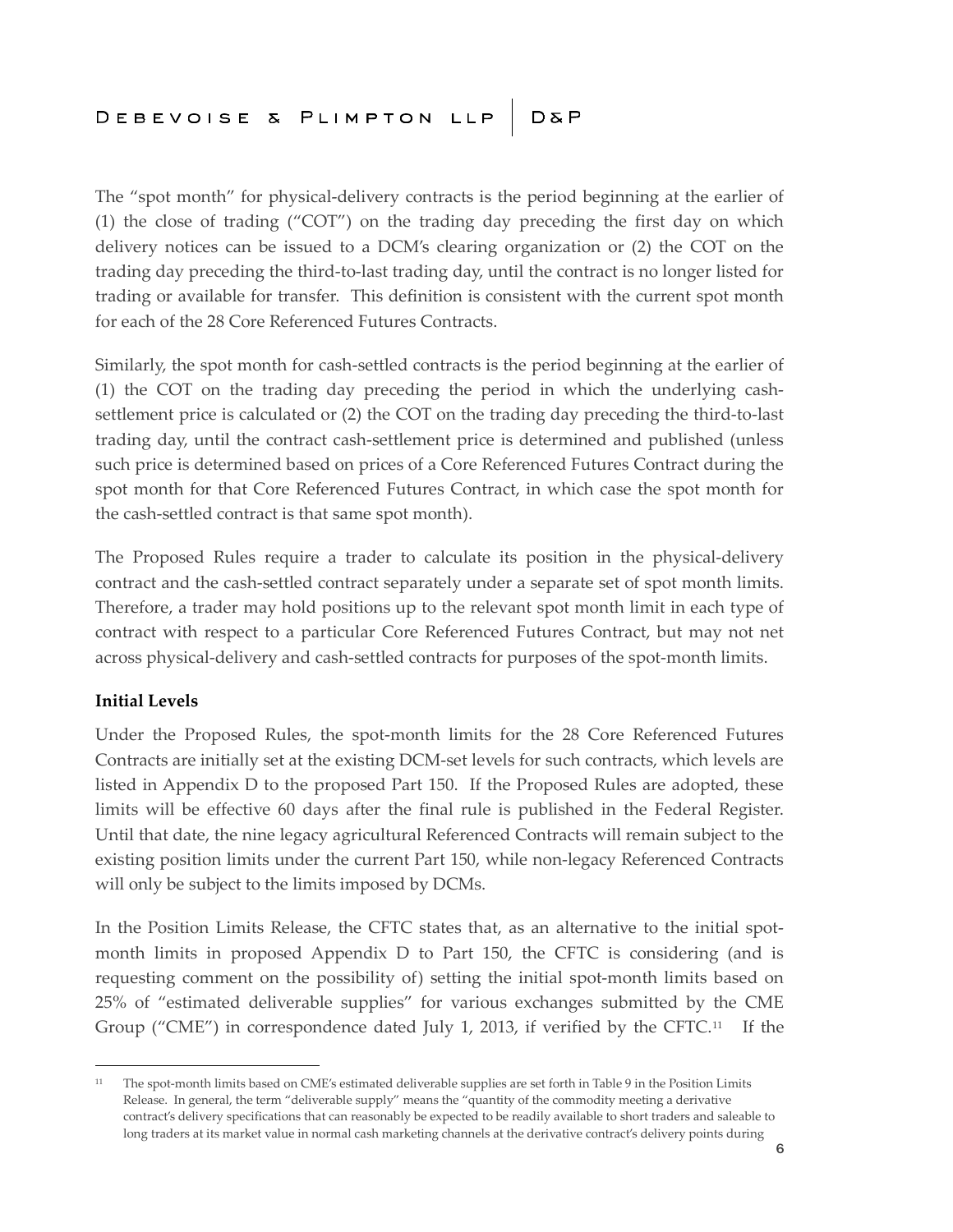CFTC is unable to verify that an exchange's estimated deliverable supply for any commodity is reasonable, the CFTC may adopt the initial spot-month limits in proposed Appendix D for such commodity, or such higher level based on the CFTC's estimated deliverable supply for such commodity, but not greater than would result from the exchange's estimate.

The CFTC is also considering (and requesting comment on) a third alternative under which the CFTC is permitted, in its discretion, for purposes of setting an initial spot-month limit and subsequent resets, to use the recommended level, if any, of the spot-month limit as submitted by each DCM listing a Core Referenced Futures Contract (if lower than 25% of estimated deliverable supply).

#### **Subsequent Levels and Procedures for Computing Future Levels**

The Proposed Rules provide that the CFTC will fix subsequent levels of position limits (rounded to the nearest hundred contracts) in accordance with the procedures set forth below:

- At least once every two calendar years,<sup>12</sup> the CFTC will fix the level of the spot-month limit (for both physical-delivery and cash-settled contracts) at no greater than 25% of the estimated spot-month deliverable supply in the relevant Core Referenced Futures Contract, as provided by the relevant DCM or as determined by the CFTC.<sup>13</sup>
- Each DCM must submit to the CFTC an estimated spot-month deliverable supply by January 31 (for energy commodities), March 31 (for metal commodities), May 31 (for legacy agricultural commodities), or August 31 (for other agricultural commodities) of the second calendar year following the most recent CFTC action establishing such limit levels.

The Proposed Rules require the CFTC to publish subsequent position limits on its website. Subsequent limits will apply beginning on the close of business of the last business day of the second complete calendar month after such publication, except that if that date occurs in a spot month of a Core Referenced Futures Contract, the subsequent spot-month level will apply beginning with the next spot month for that contract.

the specified delivery period, barring abnormal movement in interstate commerce." The term "estimated deliverable supply" means the amount of a commodity that can reasonably be expected to be readily available to short traders to make delivery at the expiration of a futures contract.

<sup>&</sup>lt;sup>12</sup> Unlike vacated Part 151, which required annual updates to spot-month limits for agricultural contracts, the Proposed Rules require only biannual updates to the limits for such contracts.

<sup>&</sup>lt;sup>13</sup> In the Position Limits Release, the CFTC states that the use of 25% of deliverable supply in setting spot-month limits is consistent with DCM core principle 5.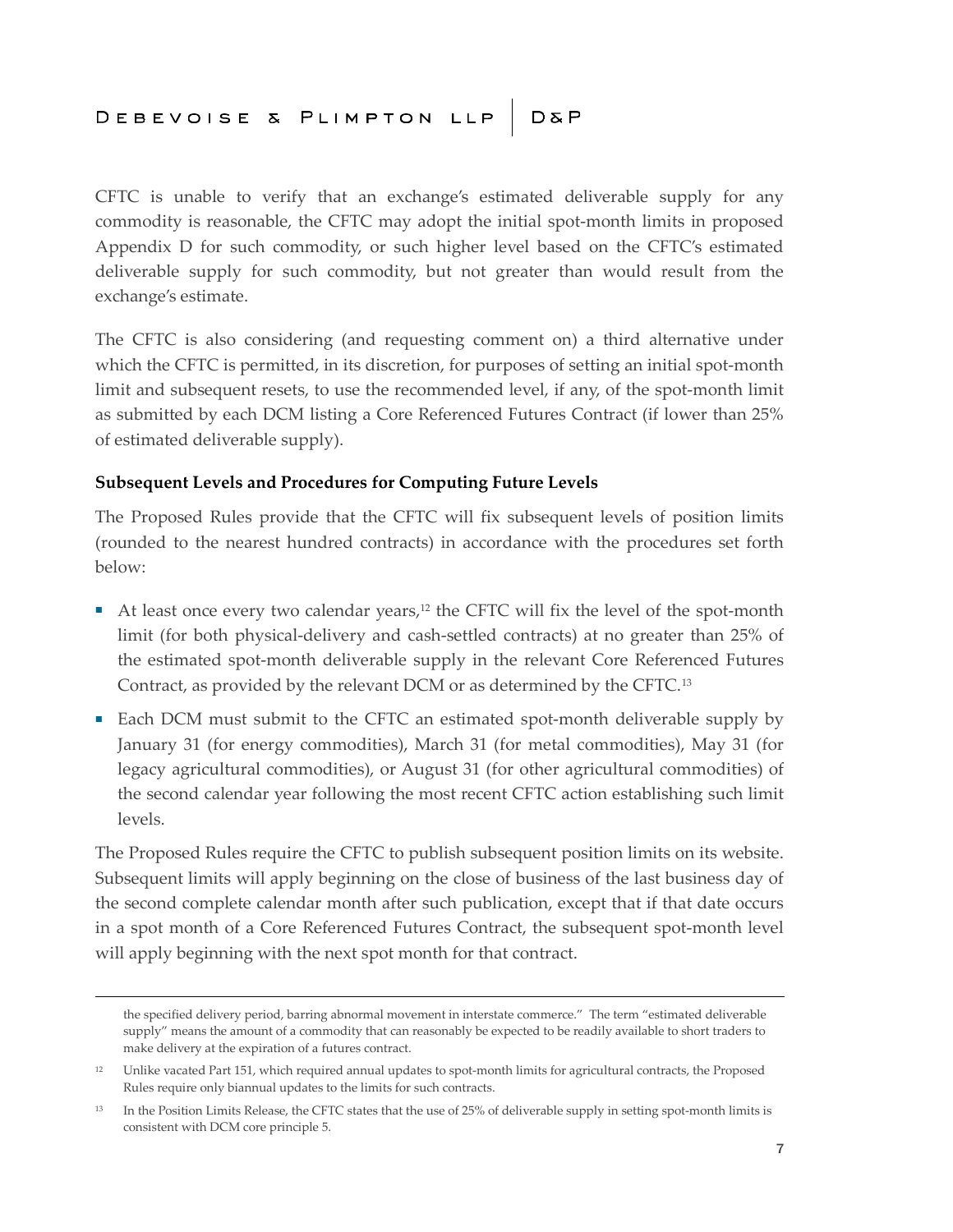#### *Non-Spot-Month Limits*

The Proposed Rules also impose "single-month" and "all-months-combined" (collectively, "non-spot-month") position limits. Single-month limits indicate the maximum number of net long or net short positions a trader may hold in a Referenced Contract in a single month (other than the spot month). With respect to non-spot-month limits, a trader is permitted to net across physical-delivery Referenced Contracts and cash-settled Referenced Contracts in the same commodity. All-months-combined limits establish the maximum number of positions a trader may hold in a Referenced Contract in all trading months, including the spot month. The Proposed Rules set a single level for both singlemonth and all-months-combined limits.

The Proposed Rules provide that at least once every two calendar years, the CFTC will fix the level, for each Referenced Contract, of the single-month limit and the all-monthscombined limit. Non-spot-month limits and all-months-combined limits are equal to 10% of the estimated average open interest in Referenced Contracts, up to 25,000 contracts, with a marginal increase of 2.5% of the open interest thereafter.<sup>14</sup>

#### **Initial Levels**

For setting the levels of initial non-spot-month limits, the CFTC proposes to use open interest for calendar years 2011 and 2012 in futures contracts, options thereon and in SPDF swaps that are traded on exempt commercial markets.<sup>15</sup> In the Position Limits Release, the CFTC notes that this formula will result in non-spot-month position limits that are high compared to the size of positions typically held in futures contracts and that the proposed initial non-spot-month limits represent the lower bounds for the initial levels the CFTC may establish in final rules.

The Position Limits Release states that the CFTC is considering using Part 20 data (should it determine such data to be reliable) in order to establish higher initial levels in a final rule and is also considering using SDR data, as practicable. In either case, the CFTC is considering excluding inter-affiliate swaps since such swaps tend to inflate open interest.

<sup>14</sup> Under the Proposed Rules, the CFTC will estimate the average open interest in Referenced Contracts based on the largest annual average open interest computed for each of the past two calendar years, using either month-end open contracts or open contracts for each business day in the time period, as the CFTC deems reliable. The Proposed Rules require the CFTC to estimate average open interest using: (1) for options listed on a DCM, data reported to the CFTC pursuant to Part 16 (*e.g*., option deltas) and (2) for swaps (on a futures equivalent basis), either (a) the economically equivalent amount of Core Referenced Futures Contracts reported pursuant to Part 20 or (b) data obtained by the CFTC from swap data repositories collecting data pursuant to Part 45.

<sup>15</sup> *See* Table 10 in Position Limits Release.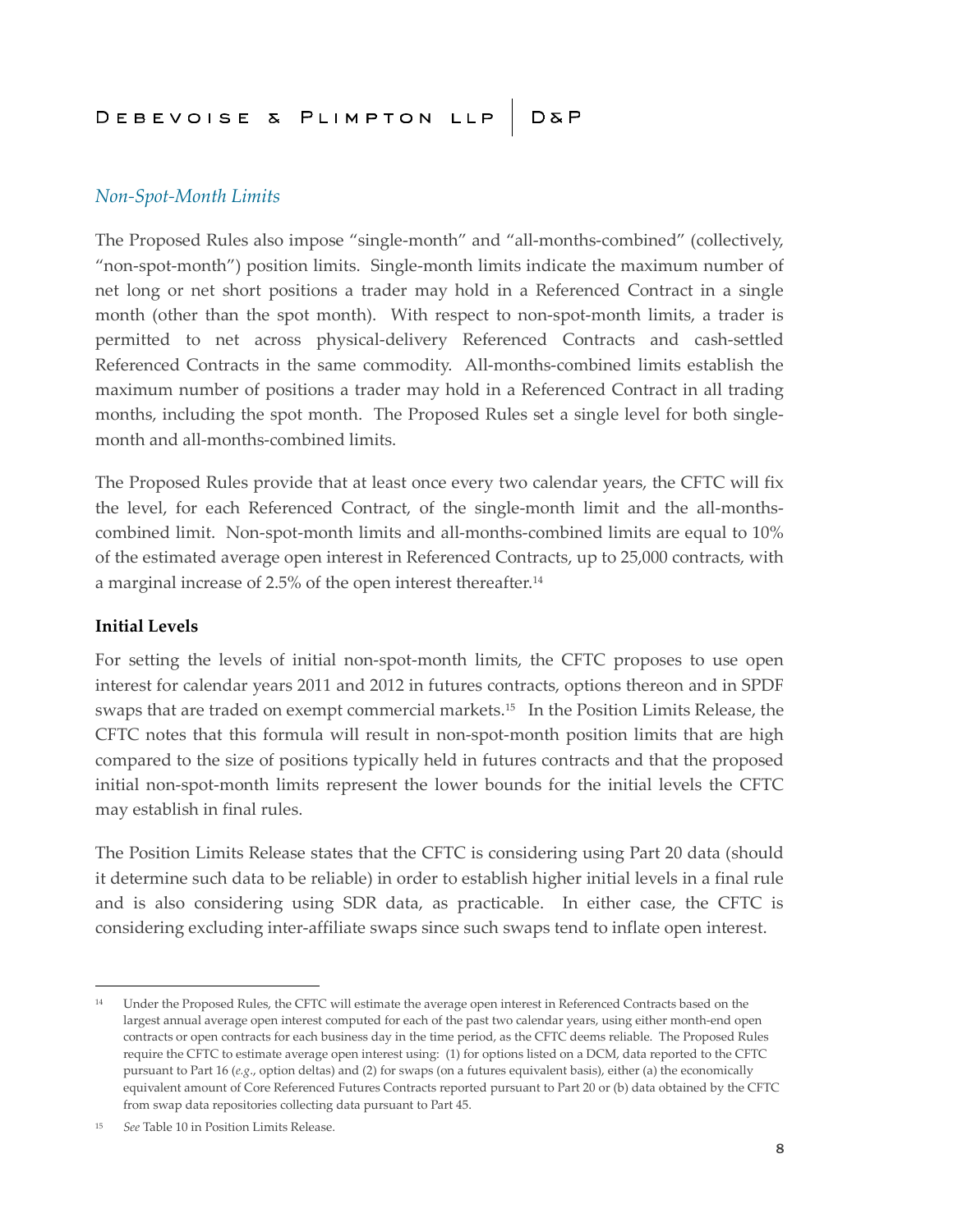#### **Subsequent Levels**

For setting subsequent levels of non-spot-month limits, the CFTC proposes to estimate average open interest in Referenced Contracts using data reported by DCMs and SEFs pursuant to Parts 16, 20 and/or 45. The CFTC also proposes to use comprehensive positional data on physical commodity swaps (once such data is collected by SDRs under Part 45) and to convert such data to futures-equivalent open positions in order to fix numeral position limits through the application of the proposed open-interest-based formula. The CFTC proposes to publish such estimates of average open interest in Referenced Contracts on a monthly basis.

#### *Grandfather of Pre-Existing Positions*

The Proposed Rules conditionally exempt from single-month or all-months-combined position limits any derivatives contract acquired by a person in good faith prior to the effective date of any bylaw, rule, regulation or resolution specifying an initial position limit or a subsequent change to that limit (a "pre-existing position"). Nonetheless, the Proposed Rules provide that such a preexisting position (other than a "pre-enactment" or "transition period swap") will be taken into account in determining whether the person complies with Part 150, when the person's position in such contract has increased after the effective date of such limit.

The Proposed Rules provide that a pre-existing position other than a pre-enactment or transition period swap will be subject to the relevant spot-month limits.

A "pre-enactment swap" is any swap entered into prior to July 21, 2010 (the date of enactment of the Dodd-Frank Act) and still outstanding as of such date. A "transition period swap" is any swap entered into during the period commencing after such enactment date and ending 60 days after the publication in the Federal Register of final amendments to Part 150.<sup>16</sup>

#### *Positions on Foreign Boards of Trade*

As required under section 4a of the CEA, the Proposed Rules provide that a person with positions in Referenced Contracts executed on or pursuant to the rules of an FBOT is subject to the position limits if:

■ such contracts settle against any price (including the daily or final settlement price) of one or more contracts listed for trading on a DCM or SEF ("linked contracts"); and

<sup>16</sup> Pre-enactment and transition period swaps are exempted from the position limits, as discussed below.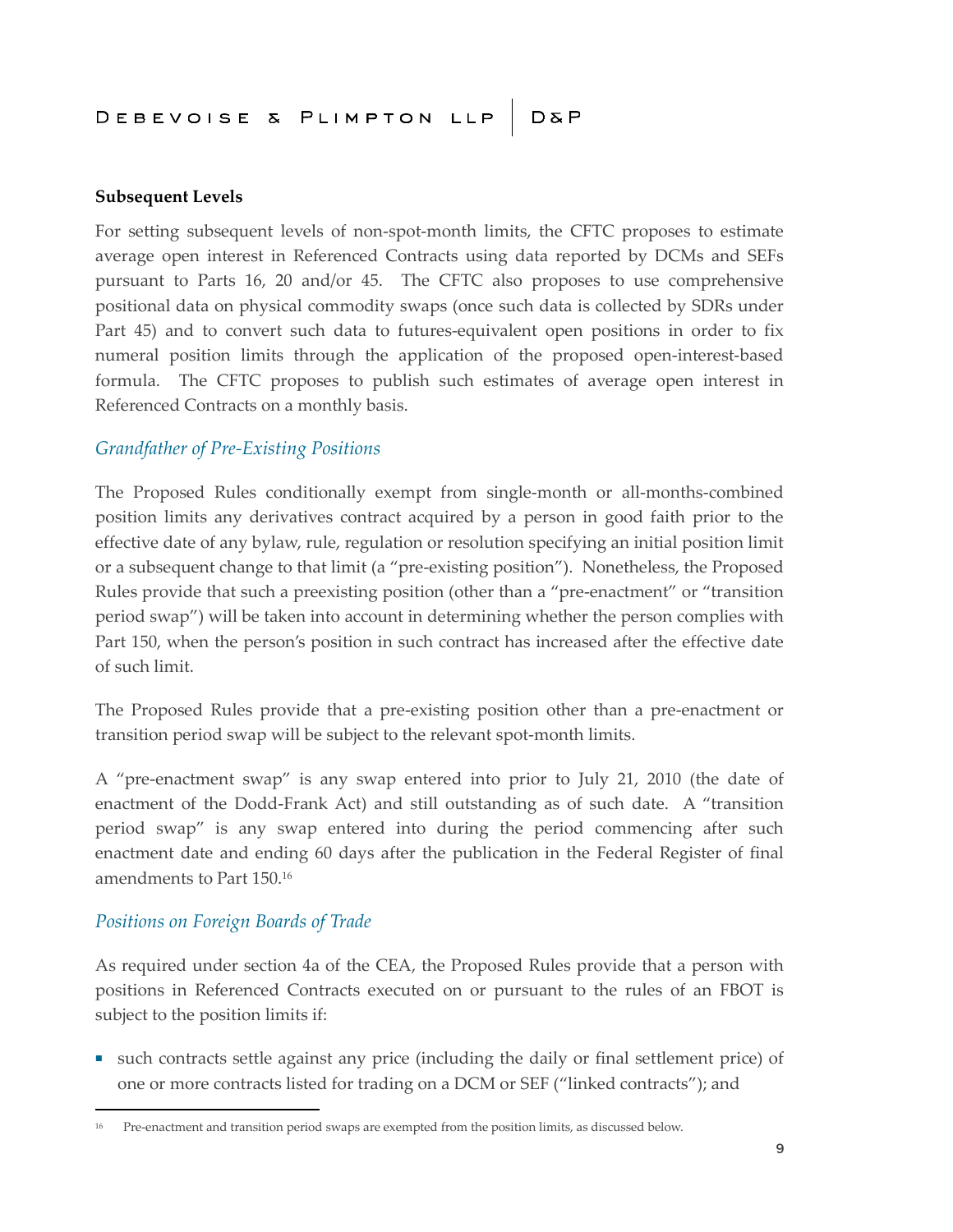■ the FBOT makes available such Referenced Contracts to its members or other participants located in the United States through direct access to its electronic trading or other matching system ("direct-access contracts").

#### *Application of Position Limits to Trade Options*

The Proposed Rules make conforming changes to the trade option exemption $17$  set forth in Regulation 32.3 to clarify that the position limits apply to a commodity option that qualifies as a trade option to the same extent as such limits would apply to any other swap.

#### BONA FIDE HEDGING AND OTHER EXEMPTIONS

#### *Bona Fide Hedging Exemption*

#### **Generally**

Section  $4a(c)(1)$  of the CEA exempts bona fide hedging transactions or positions from any position limits rules. The definition of bona fide hedging under section  $4a(c)(2)$  of the CEA generally follows that under Regulation 1.3(z)(1), with certain differences.

Section  $4a(c)(2)$  of the CEA requires the CFTC to adopt rules defining bona fide hedging transaction or position to include a "pass-through swap offset" (as defined below).

Also, the same section of the CEA clarifies that a bona fide hedging transaction or position (other than a pass-through swap offset) must represent a substitute for a physical market transaction.<sup>18</sup>

The Proposed Rules implement section  $4a(c)(1)$  of the CEA by exempting from the position limits in the proposed Part 150 any "bona fide hedging positions" as defined in such part (subject to certain recordkeeping and reporting requirements and a proviso regarding "anticipatory bona fide hedge positions," discussed below). The Proposed Rules replace the current bona fide hedging definition in Regulation  $1.3(z)$  with a new definition.

The Proposed Rules define "bona fide hedging position" as any position (1) whose purpose is to offset price risks incidental to commercial cash, spot or forward operations

<sup>&</sup>lt;sup>17</sup> The conditions for qualifying for a "trade option" under Regulation 32.3(a) are described in our previous client memorandum, "CFTC Final Rules on Commodity Options" (Apr. 20, 2012), available at [http://www.debevoise.com/newseventspubs/publications/detail.aspx?id=4abcb79f-f47a-42d6-a8fa-aa50c31da17f.](http://www.debevoise.com/newseventspubs/publications/detail.aspx?id=4abcb79f-f47a-42d6-a8fa-aa50c31da17f)

<sup>&</sup>lt;sup>18</sup> While Regulation  $1.3(z)(1)$  states that bona fide hedging transactions "normally" represent a substitute for physical market transactions, it does not explicitly require that this be the case, as section  $4a(c)(2)$  does.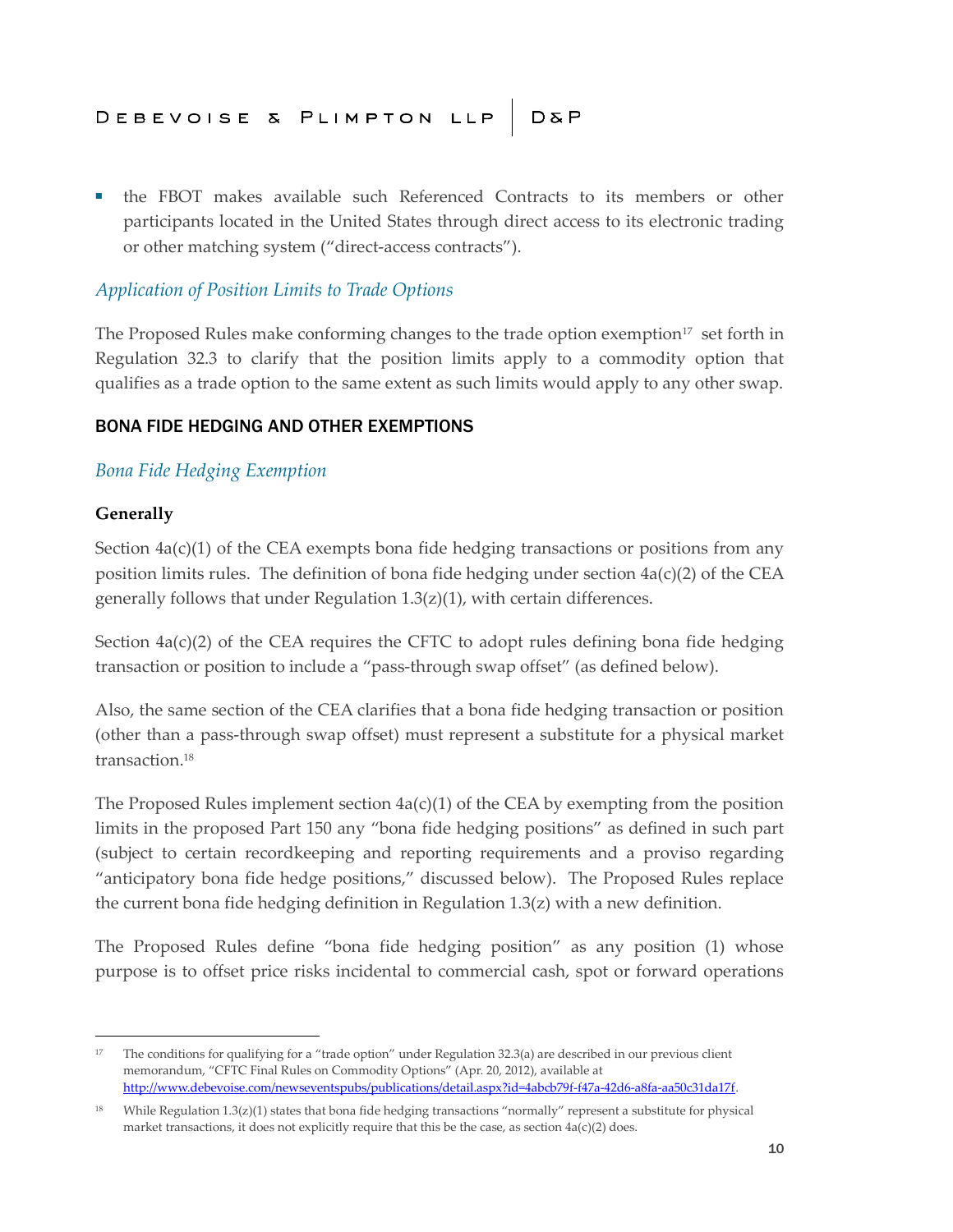and  $(2)$  which is established and liquidated in an orderly manner<sup>19</sup> in accordance with sound commercial practices.

For a position in a "commodity derivative contract"<sup>20</sup> in a physical commodity to be a bona fide hedge, the position must either:

- Qualify as a "pass-through swap or pass-through swap offset" *OR*
- Satisfy each of the following four conditions:
	- represent a substitute for transactions made or to be made, or positions taken or to be taken, at a later time in a physical marketing channel;
	- be economically appropriate<sup>21</sup> to the reduction of risks<sup>22</sup> in the conduct and management of a commercial enterprise (taking into account, generally, all inventory or products owned or controlled, or contracted for purchase or sale at a fixed price, by the hedger);
	- arise from a potential change in the value of (a) assets a person currently owns, produces, manufactures, processes or merchandises or anticipates owning, producing, manufacturing, processing or merchandising; (b) liabilities a person owes or anticipates incurring; or (c) services a person provides, purchases or anticipates providing or purchasing; and
	- qualify as one of eight enumerated bona fide hedging transactions or as a "crosscommodity hedge" under the Proposed Rules.

<sup>&</sup>lt;sup>19</sup> The CFTC notes that the proposed "orderly trading requirement" is intended to impose a duty of ordinary care. The CFTC proposes to evaluate whether such conduct is "orderly" under a negligence standard based on information available at the time of the trading or conduct. The Proposed Rules would characterize an orderly market as one exhibiting a rational relationship between consecutive prices, a correlation between price changes and the volume of trades, levels of volatility that do not dramatically reduce liquidity, accurate relationships between the price of a derivative and the underlying and reasonable spreads for contracts for near months and for remote months.

<sup>&</sup>lt;sup>20</sup> The Proposed Rules define "commodity derivative contract" as a futures, option or swap contract in a commodity (other than a security futures product as defined in section 1a(45) of the CEA).

<sup>&</sup>lt;sup>21</sup> The CFTC notes, by way of example, that a manufacturer may anticipate using a commodity it does not own as an input but may expect to change output prices to offset a change in the input commodity price. Under such circumstances, the CFTC states that it would be economically appropriate for the processor to offset the price risks of both the unfilled anticipated requirement for the input and the unsold anticipated production. See discussion of "manner of reporting" under proposed Part 19 below for more information on the "economically appropriate" test.

<sup>&</sup>lt;sup>22</sup> In the Position Limits Release, the CFTC affirms that gross hedging may be appropriate under certain circumstances, when net cash positions do not measure total risk exposure due to differences in the timing of cash commitments, the location of stocks and differences in grades or types of the cash commodity being hedged.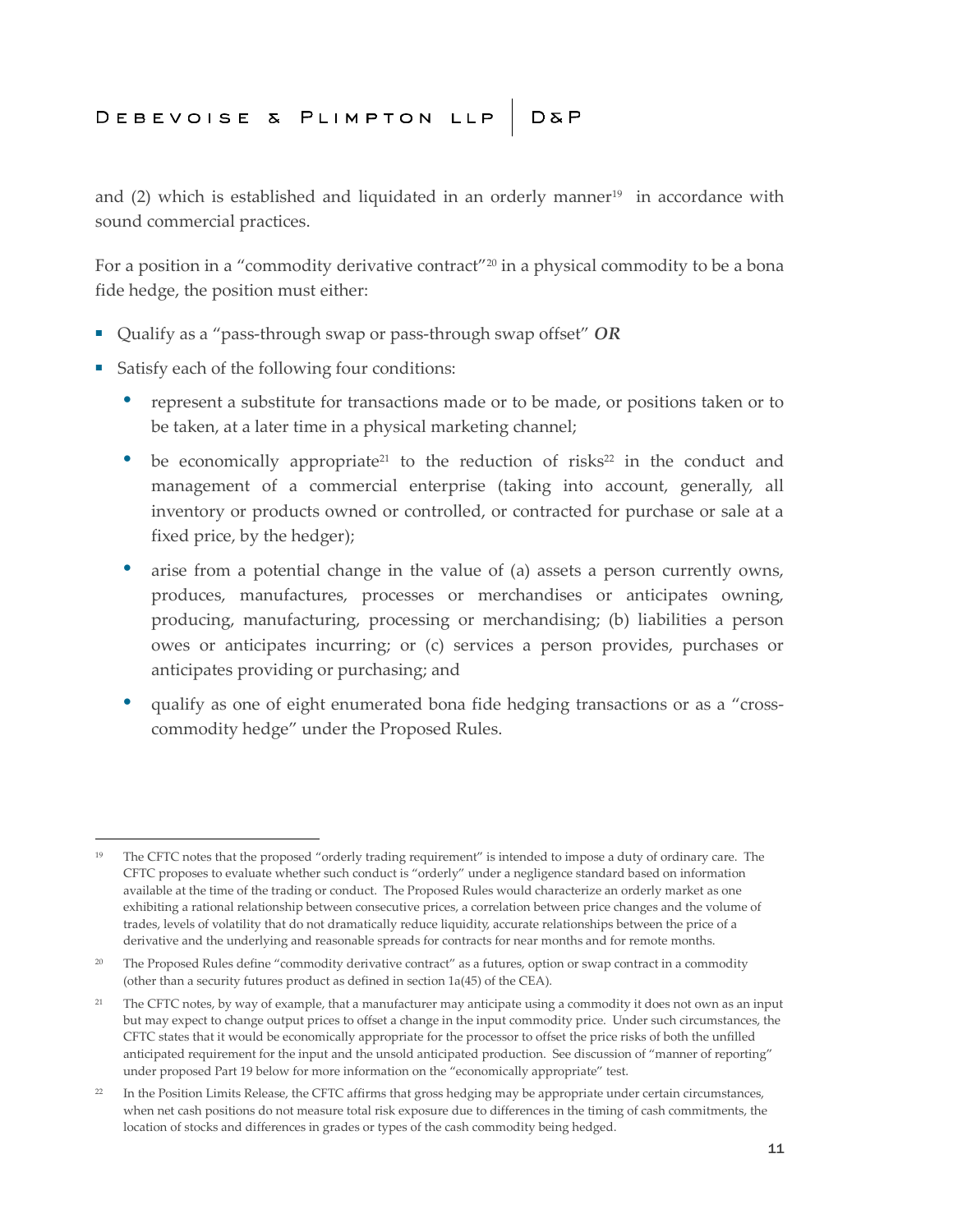#### **Enumerated Bona Fide Hedging Transactions**

The following positions are enumerated bona fide hedging positions:<sup>23</sup>

- Hedges of inventory and cash commodity purchase contracts: Short positions in commodity derivative contracts that do not exceed in quantity ownership or fixed-price purchase contracts in the contract's underlying cash commodity by the same person.<sup>24</sup>
- Hedges of cash commodity sales contracts:<sup>25</sup> Long positions in commodity derivative contracts that do not exceed in quantity (1) the fixed-price sales contracts in the contract's underlying cash commodity by the same person and (2) the quantity equivalent of fixed-price sales contracts of the cash products and by-products of such commodity by the same person. The CFTC clarifies that such long positions may be held in the spot month in a physical-delivery contract if economically appropriate.
- Hedges of unfilled anticipated requirements: The following positions, so long as such positions, during the lesser of the last five days of trading or the time period for the spot month in such physical-delivery contract, do not exceed the person's unfilled anticipated requirements of the same cash commodity for that month and for the next succeeding month:
	- Anticipated use by the same person: Long positions in commodity derivative contracts that (a) do not exceed in quantity unfilled anticipated requirements of the same cash commodity and (b) for agricultural commodities only, do not exceed 12 months, for processing, manufacturing or use by the same person;
	- Anticipated use by utility's customers: Long positions in commodity derivative contracts that do not exceed in quantity unfilled anticipated requirements of the same cash commodity for resale by a utility that is required or encouraged to hedge

<sup>&</sup>lt;sup>23</sup> The list of enumerated hedging positions in the Proposed Rules applies to all commodity derivative contracts (*i.e*., futures, options thereon, swaps and direct-access linked FBOT contracts). Table 4 in the Position Limits Release provides a summary comparison of the various provision of the Proposed Rules, vacated Part 151 and the current rules under Regulation 1.3(z). Appendix B provides examples illustrating the enumerated bona fide hedges.

<sup>&</sup>lt;sup>24</sup> The CFTC clarifies that a person may use a commodity derivative contract to hedge inventories of a cash commodity deliverable on that contract even if such inventory is not in a delivery location, though a DCM or SEF may require that the person demonstrate its ability to move the commodity into a deliverable location, particularly during a spot month. The CFTC notes that, once the inventory is sold, the person would have a commercially reasonable time period (generally, less than one business day) to liquidate a position in excess of the position limits.

<sup>25</sup> The CFTC declined to re-propose a hedge for unfilled storage capacity that was included in vacated Part 151. That exemption would have permitted a person to establish as a bona fide hedge, to the extent of the person's current or anticipated amount of unfilled storage capacity, offsetting sales and purchases of derivative contracts that did not exceed in quantity the amount of the same cash commodity that was anticipated to be merchandized.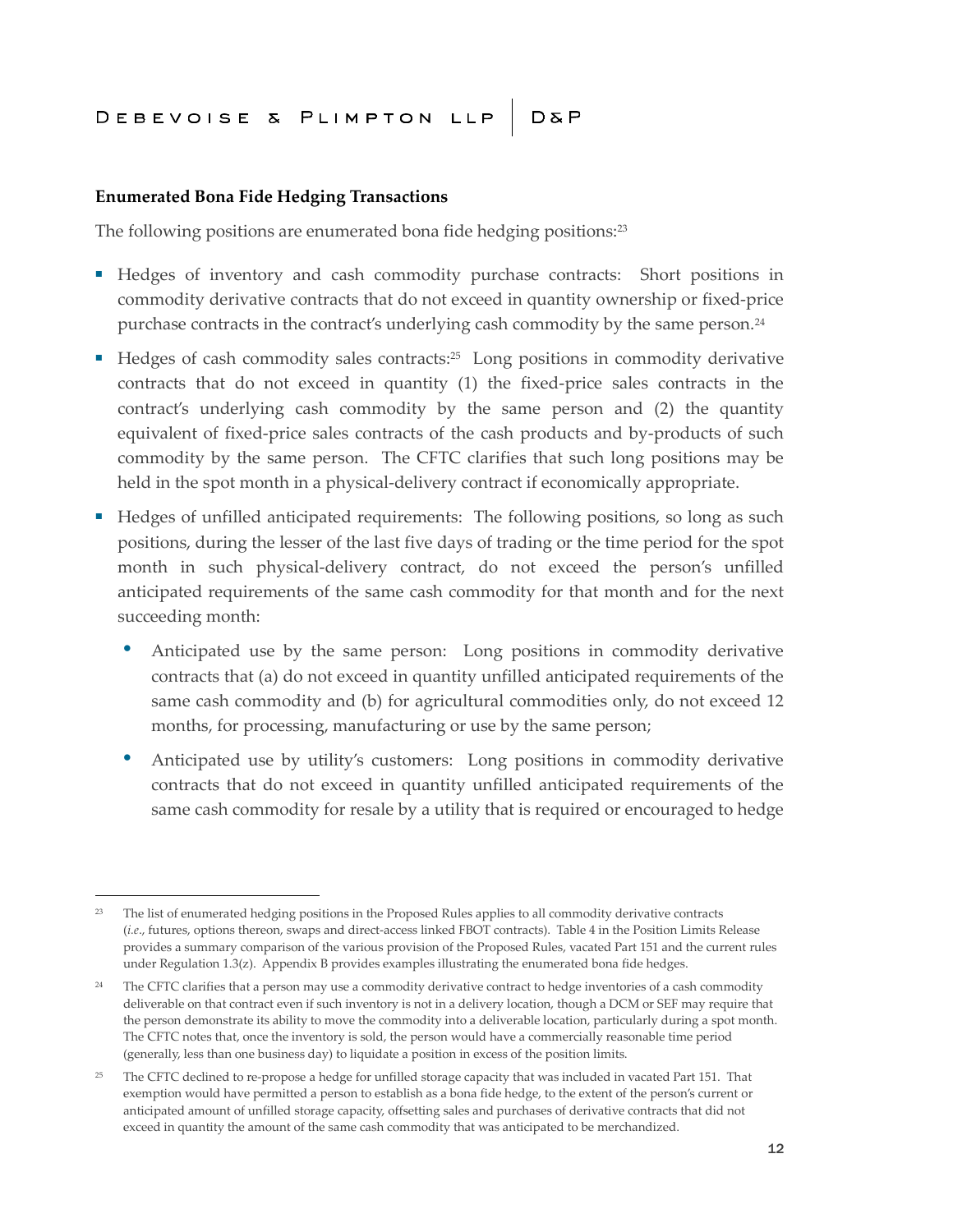by its public utility commission ("PUC") on behalf of its customers' anticipated use.<sup>26</sup>

- Hedges by agents: Long or short positions in commodity derivative contracts by an agent who does not own or has not contracted to sell or purchase the offsetting cash commodity at a fixed price, so long as the agent (1) is responsible for merchandising the cash positions being offset and (2) has a contractual arrangement with the owner of the commodity or holds the cash market commitment being offset.
- Hedges of unsold anticipated production: Short positions in commodity derivative contracts that (1) do not exceed in quantity unsold anticipated production of the same commodity and (2) for agricultural commodities only, do not exceed 12 months of production for the agricultural commodity by the same person, except that such a position will not constitute an enumerated bona fide hedging position during the lesser of the last five days of trading or the time period for the spot month in such physicaldelivery contract (the "five-day rule").<sup>27</sup>
- Hedges of offsetting unfixed-price cash commodity sales and purchases: Subject to the five-day rule, short and long positions in commodity derivative contracts that do not exceed in quantity that amount of the same cash commodity that has been bought and sold by the same person at unfixed prices:
	- basis different delivery months in the same commodity derivative contract; or
	- basis different commodity derivative contracts in the same commodity, regardless of whether the contracts are in the same calendar month.<sup>28</sup>
- Hedges of anticipated royalties: Subject to the five-day rule, short positions in commodity derivative contracts offset by the anticipated change in value of mineral

<sup>&</sup>lt;sup>26</sup> This provision effectively grants Request Six of the Working Group Petition (as defined below).

<sup>&</sup>lt;sup>27</sup> The CFTC is considering relaxing the five-day rule to permit a person to hold a position in a physical-delivery commodity derivative contract, other than an agricultural commodity, through the close of the spot month that does not exceed in quantity the reasonably anticipated unsold forward production that would be available for delivery under such contract. Specifically, the CFTC might permit the exchange listing the contract to administer exemptions to the five-day rule upon application to such exchange specifying unsold forward production that could be moved into delivery position.

<sup>&</sup>lt;sup>28</sup> In the Proposing Release, the CFTC notes that a commercial enterprise may enter into such a transaction to reduce the risk arising from either (or both) a location differential or a time differential in unfixed price purchase and sale contracts in the same cash commodity but that, in the case of location differentials and where each of the underlying transactions in separate contracts may be in the same contract month, a position in a basis contract would not be subject to the position limits. However, the CFTC states that upon fixing the price of, or taking delivery on, the purchase contract, the owner of the cash commodity may hold the short leg of the spread as a hedge against a fixed-price purchase or inventory, but the long leg of the spread would no longer qualify as a bona fide hedge. Similarly, if the entity first fixed the price of the sales contract, the long leg of the spread may be held as a hedge against a fixed-price sale but the short leg would no longer qualify as a bona fide hedge.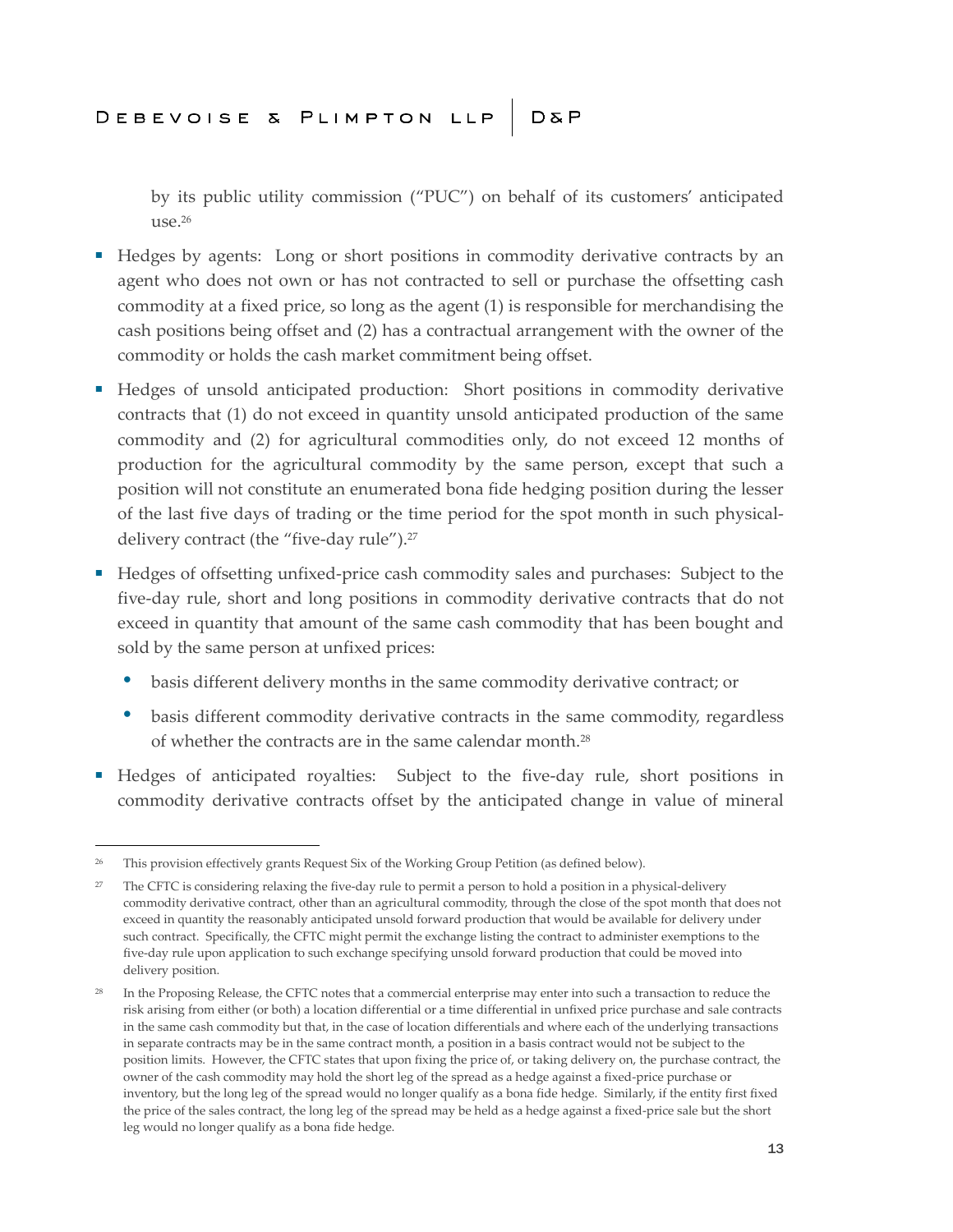royalty rights that are owned by the same person, so long as such rights arise out of the production of the mineral commodity (e.g., oil, gas) underlying such contract.<sup>29</sup>

■ Hedges of services: Subject to the five-day rule, short or long positions in commodity derivative contracts offset by the anticipated change in value of receipts or payments due or expected to be due under an executed contract for services held by the same person, so long as the services contract arises out of the production, manufacturing, processing, use or transportation of the commodity underlying the commodity derivative contract, which may not exceed one year for agricultural commodities.<sup>30</sup>

The Proposed Rules provide a bona fide hedging exemption for positions in certain commodity derivative contracts that are used to offset the risks arising from a commodity other than the same cash commodity underlying the derivative contract, so long as the fluctuations in value of such position (or the commodity underlying such contract) are "substantially related" to the fluctuations in value of the actual or anticipated cash position or "pass-through swap."<sup>31</sup> This "cross-commodity hedge exemption" is subject to the fiveday rule and applies only to: (1) each of the contracts listed above (in the discussion of enumerated bona fide hedges) and (2) "pass-through swap offsets" (as defined below).

In the Position Limits Release, the CFTC provides guidance on the proposed "substantially related" test. This safe harbor has two factors, one qualitative and one quantitative. The qualitative factor requires that the target commodity have a reasonable commercial relationship to the commodity underlying the commodity derivative contract (*e.g*., grain and corn). The quantitative factor requires that the position in the commodity derivative contract offsetting a target commodity provide a reasonable quantitative correlation (in light of available liquid commodity derivative contracts).<sup>32</sup>

<sup>&</sup>lt;sup>29</sup> The CFTC notes that a royalty arises as "compensation for the use of property . . . [such as] natural resources, expressed as a percentage of receipts from using the property or as an account per unit produced" and that this exemption is thus limited to instances in which the royalty rights arise from the production of the commodity, and not the manufacturing, processing, use or transportation of the commodity.

<sup>&</sup>lt;sup>30</sup> For instance, under this exemption, crop insurance providers and other agents that provide services in the physical marketing channel could qualify for a bona fide hedge of their contracts for services arising out of the production of the crop underlying a commodity derivative contract.

<sup>&</sup>lt;sup>31</sup> In order for a position to qualify for this exemption, it must satisfy each of the other conditions applicable to enumerated bona fide hedging transactions.

 $32$  The CFTC notes that it will presume an appropriate quantitative relationship exists when the correlation (R) between first differences or returns in daily spot price series for the target commodity and the price series for the commodity underlying the derivative contract or for the derivative contract itself is at least 0.80 for a time period of at least 36 months. Additionally, the CFTC clarifies that, while a position in a commodity derivative contract that does not meet the safe harbor will be presumed to not be a bona fide cross-commodity hedging position, this presumption may be rebutted by demonstrating that reasonable relationship between the spot price series for the commodity to be hedged and either the spot price series for the commodity underlying the derivative contract or the price series for the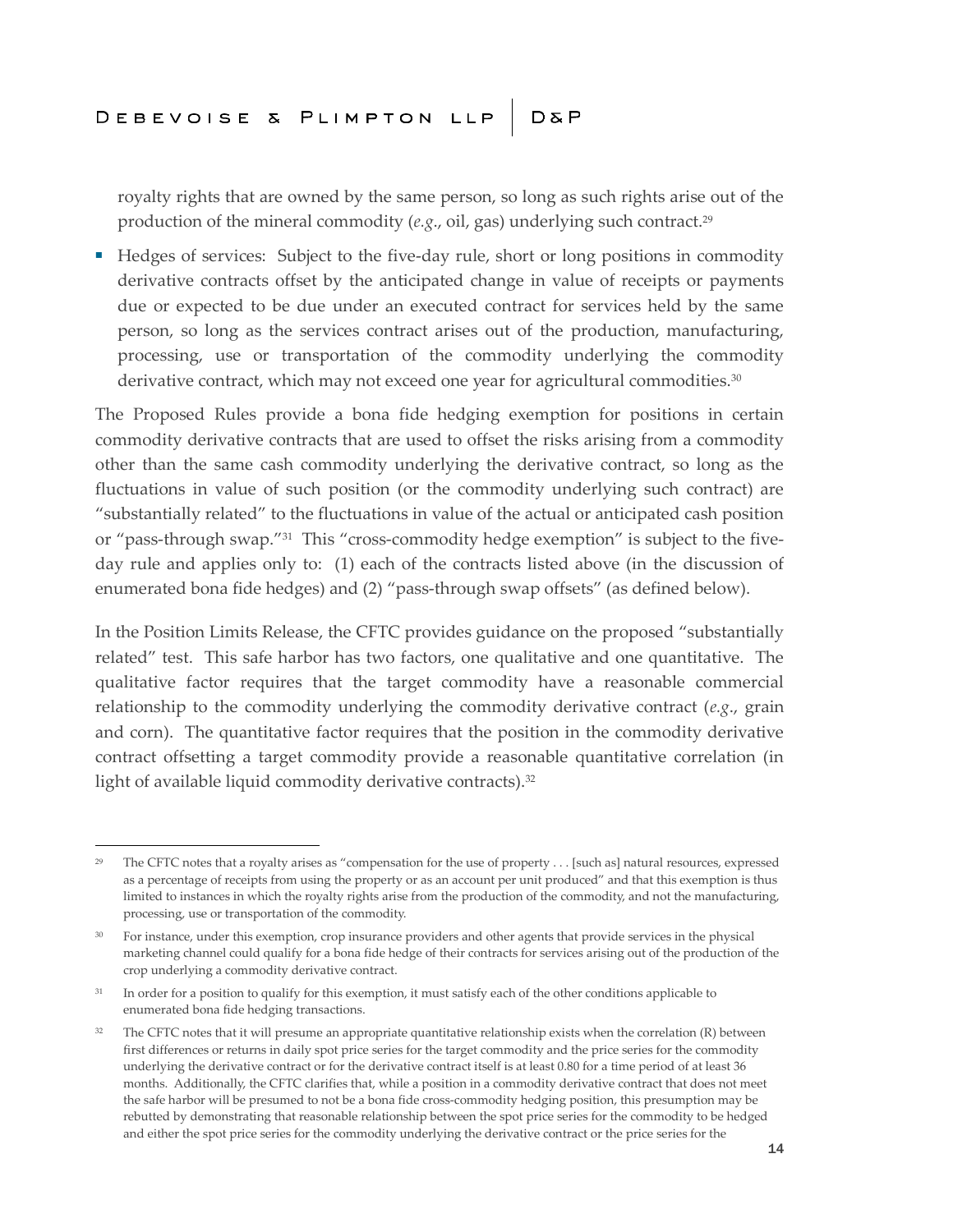#### **Pass-Through Swaps and Pass-Through Swaps Offsets**

Under the Proposed Rules, a position that reduces risks attendant to a "pass-through swap" that was executed opposite a "pass-through swap counterparty" may qualify for the bona fide hedging exemption to the extent the offsetting position (the "pass-through swap offset") reduces such risks, subject to the five-day rule.

For a position to qualify as a "pass-through swap offset" under the Proposed Rules, the position must reduce risks attendant to a swap (the "pass-through swap") in the same physical commodity that was executed opposite a counterparty eligible, at the time of the transaction, to claim the bona fide hedging exemption with respect to the position by relying on one of the eight enumerated hedge exemptions or the cross-commodity hedge exemption (a "pass-through swap counterparty").

The Proposed Rules also clarify that the pass-through swap position itself would qualify as a bona fide hedging position to the extent it is offset.<sup>33</sup>

The Proposed Rules permit netting of positions in futures, futures options and economically equivalent swaps and direct-access linked FBOT contracts in the same Referenced Contract for purposes of the single-month and all-months-combined position limits. Thus, the pass-through swap exemption would not be necessary for a swap portfolio in Referenced Contracts that would automatically be netted with futures and futures options in the same contract outside of the spot month during which the passthrough swap exemption is not available in any case. However, the CFTC clarifies that a party entering into a cross-commodity pass-through swap offset with a pass-through swap counterparty may claim the exemption.

#### **Working Group Petition**

On January 20, 2012, the Working Group of Commercial Energy Firms (the "Working Group") filed a petition under section  $4a(7)$  of the CEA (the "Working Group Petition")<sup>34</sup> in

<sup>34</sup> The Working Group Petition is available at: [http://www.cftc.gov/stellent/groups/public/@rulesandproducts/documents/ifdocs/wgbfhpetition012012.pdf.](http://www.cftc.gov/stellent/groups/public/@rulesandproducts/documents/ifdocs/wgbfhpetition012012.pdf) The Working Group supplemented the petition in a letter dated April 17, 2012, available at <http://www.cftc.gov/sttellent/groups/public/@rulesandproducts/documents/ifdocs/workinggroupltr041712.pdf>.

derivative contract itself. The CFTC also notes that a person should consider whether there is an actively traded commodity derivative contract that would meet the safe harbor, in light of liquidity considerations.

<sup>33</sup> In other words, the non-bona-fide counterparty (*i.e.*, the party that is not a pass-through swap counterparty), which will generally be a dealer, may classify a pass-through swap as a bona fide hedge only if it enters into risk-reducing positions with respect to the risk attendant to the pass-through swap. For instance, if a person enters a pass-through swap opposite a pass-through swap counterparty that results in a directional exposure of 100 long positions in a Referenced Contract, that person may treat those 100 long positions as a bona fide hedge only if (and to the extent that) he also enters into 100 short positions to reduce the risk arising from the pass-through swap.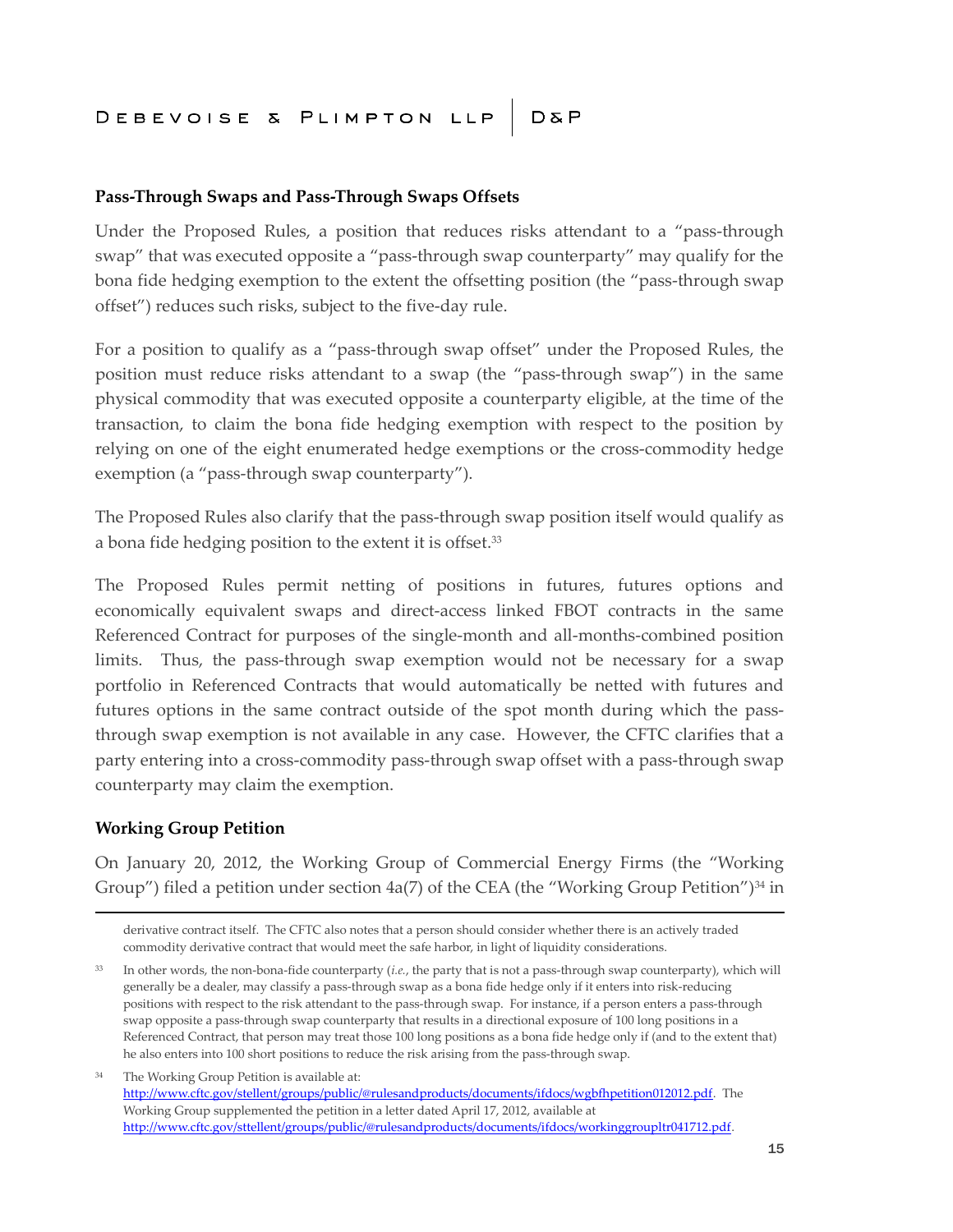which it made 10 requests for exemptions under vacated Part 151. The Position Limits Release includes the CFTC's proposed action on the Working Group Petition and requests comment on such proposed action. A summary of each request and the CFTC's proposed action is attached as Appendix A to this update.

#### *Other Exemptions*

In addition to the bona fide hedging exemption, the Proposed Rules provide several additional exemptions from position limits. They are set forth below.

#### **Financial Distress Exemption**

The Proposed Rules provide that, upon specific request made to the CFTC, the CFTC may exempt a person or related persons under financial distress circumstances for a time certain from any of the position limits requirements in the new Part 150, subject to certain recordkeeping and reporting requirements set forth below. Financial distress circumstances include situations involving the potential default or bankruptcy of the requesting person(s)' customer, affiliate or potential acquisition target (*e.g.*, customer default at a futures commission merchant ("FCM")).

#### **Conditional Spot-Month Limit Exemption**

The Proposed Rules provide a conditional spot-month limit exemption permitting traders to acquire positions up to (but not exceeding) five times the spot-month limit if such positions are exclusively in cash-settled Referenced Contracts. This conditional exemption would only be available to traders who do not hold or control positions in the spot-month physical-delivery Referenced Contract.<sup>35</sup>

As an alternative to this proposed exemption, the CFTC is considering whether to restrict a trader claiming the conditional spot-month limit exemption to positions in cash-settled contracts that settle to an index based on cash-market transaction prices, thereby prohibiting traders from claiming a conditional exemption if they hold positions in the spot month of cash-settled contracts that settle to prices based on the underlying physicaldelivery futures contract.

The CFTC is also considering, as a second alternative, setting an expanded spot-month limit for cash-settled contracts at five times the level of the limit for the physical-delivery

<sup>&</sup>lt;sup>35</sup> The CFTC notes that since spot-month limit levels for cash-settled Referenced Contracts will be set at no more than 25% of the estimated spot-month deliverable supply in the relevant Core Referenced Futures Contract, this exemption permits a speculator to own positions in cash-settled Referenced Contracts equivalent to no more than 125% of the estimated deliverable supply.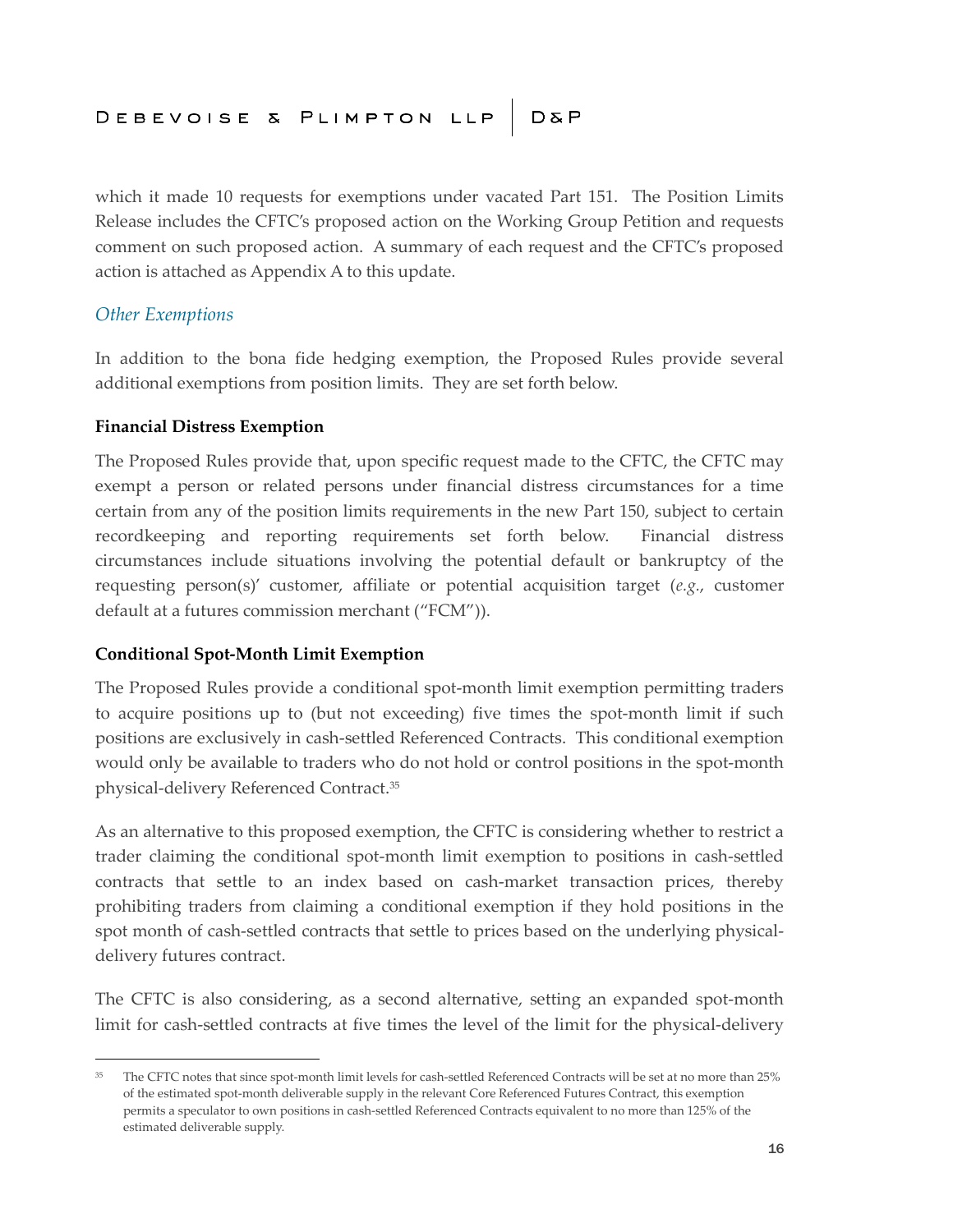Core Referenced Futures Contract, regardless of positions in the underlying physicaldelivery contract. The CFTC notes that this alternative would not prohibit a trader from carrying a position in the spot month of the physical-delivery contract.

Finally, as a third alternative, the CFTC is considering limiting application of an expanded spot-month limit to a trader holding positions in cash-settled contracts that settle to an index based on cash-market transactions prices. Under this alternative, cash-settled contracts that settle to the underlying physical-delivery contract would be restricted by a spot-month limit set at the same level as that of the underlying physical-delivery contract, while an aggregate spot-month limit on all types of cash-settled contracts would be set at five times the level of the limit of the underlying physical-delivery contract.

#### **Eligible Affiliates**

An "eligible affiliate" is not required to comply separately with the position limits set forth in the Proposed Rules. "Eligible affiliate" is defined as an entity with respect to which another person:

- directly or indirectly holds either: (1) a majority of the equity securities of such entity or (2) the right to receive upon dissolution of, or the contribution of, a majority of the capital of such entity;
- reports its financial statements on a consolidated basis under GAAP or International Financial Reporting Standards and such financial statements include the financial results of such entity; and
- is required to aggregate the positions of such entity under Regulation 150.4 and does not claim an exemption from aggregation for such entity.

#### **Pre-enactment and Transition Period Swaps Exemption**

The Proposed Rules exempt positions acquired in good faith in any pre-enactment or transition period swap from the position limits set forth in the new Part 150. However, the Proposed Rules allow both pre-enactment and transition swaps to be netted with "posteffective date" commodity derivative contracts (*i.e*., contracts acquired more than 60 days after publication of a final rule implementing this exemption) for the purpose of complying with any non-spot-month position limit.

#### **Guidance on Seeking Exemptions for Non-Enumerated Risk-Reducing Transactions**

The Proposed Rules revoke Regulation 1.47 for seeking approval for a non-enumerated exemption and provide that any person engaging in risk-reducing practices commonly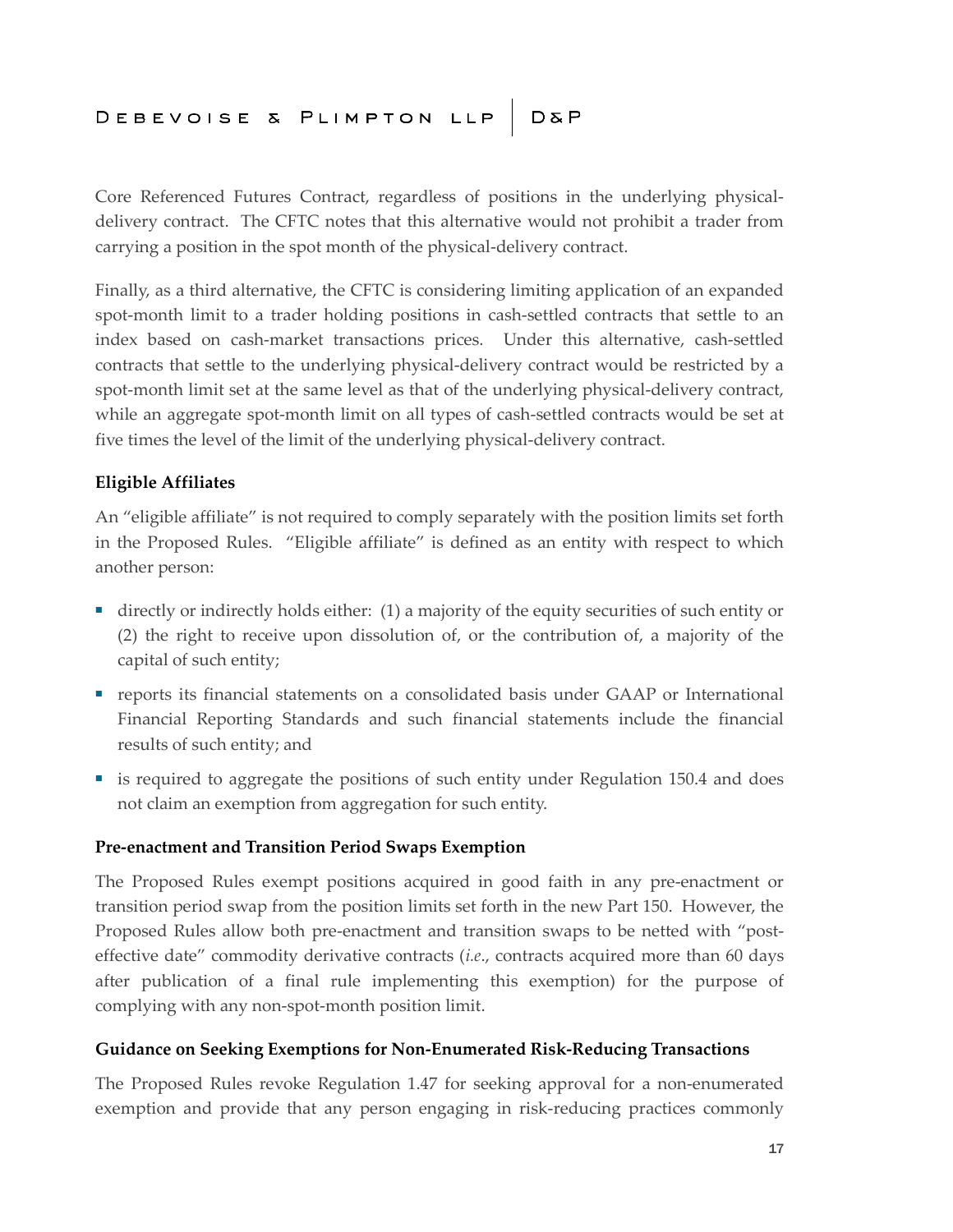used in the market, which they believe may not be specifically enumerated in the new "bona fide hedging position" definition may request: (1) an interpretative letter from CFTC staff under Regulation 140.99 concerning the applicability of such exemption or (2) exemptive relief from the CFTC under section  $4a(a)(7)$  of the CEA.<sup>36</sup> The Proposed Rules guide market participants to first consult proposed Appendix C to Part 150 to see whether their practices fall within a non-exhaustive list of examples of bona fide hedging positions.

#### *Previously Granted Exemptions*

Under the Proposed Rules, all swap risk-management exemptions previously granted by the CFTC under Regulation 1.47 do not apply to swap positions entered into after the effective date of a final position limits rulemaking. In other words, if adopted, the Proposed Rules will revoke all previously granted exemptions as applied to new swap positions.

In the Position Limits Release, the CFTC acknowledges that certain transactions and positions that are currently exempt from position limits may be subject to such limits once the Proposed Rules are finalized since these exemptions are inconsistent with the proposed definition of bona fide hedging positions. $37$  The CFTC notes, however, that the effect of revoking these exemptions for intermediaries may be mitigated in part by the absence of class limits in the proposed rules, since traders will be able to net long and short positions in economically equivalent Referenced Contracts (*i.e.*, futures against swaps) outside of the spot month.

#### *Recordkeeping Requirements*

The Proposed Rules specify recordkeeping requirements for persons claiming the bona fide hedging exemption, the financial distress positions exemption, the conditional spotmonth limit exemption or any other exemption granted by the CFTC in an interpretative letter or exemptive letter. Specifically, under the Proposed Rules, any person relying on such an exemption must keep and maintain complete books and records concerning all

<sup>36</sup> The CFTC has provided a non-exhaustive list of examples of bona fide hedging positions in proposed Appendix C to the new Part 150.

<sup>&</sup>lt;sup>37</sup> For instance, the CFTC notes that some pre-Dodd-Frank Act exemptions recognized offsets of risks from financial products but that, since financial products are not substitutes for positions taken or to be taken in a physical marketing channel, exempting positions offsetting such risks is inconsistent with the new bona fide hedging definition for physical commodities. Additionally, many pre-Dodd-Frank Act exemptions provided relief for persons acting as intermediaries in connection with index trading activities. For example, where a pension fund enters into a swap with a swap dealer to receive a rate of return on a particular commodity index and the swap dealer pays the rate of return on the index to the pension fund and purchases futures to hedge its short exposure to the index, the swap dealer might have obtained a bona fide hedge exemption for this position prior to the Dodd-Frank Act but will no longer be entitled to rely on such an exemption.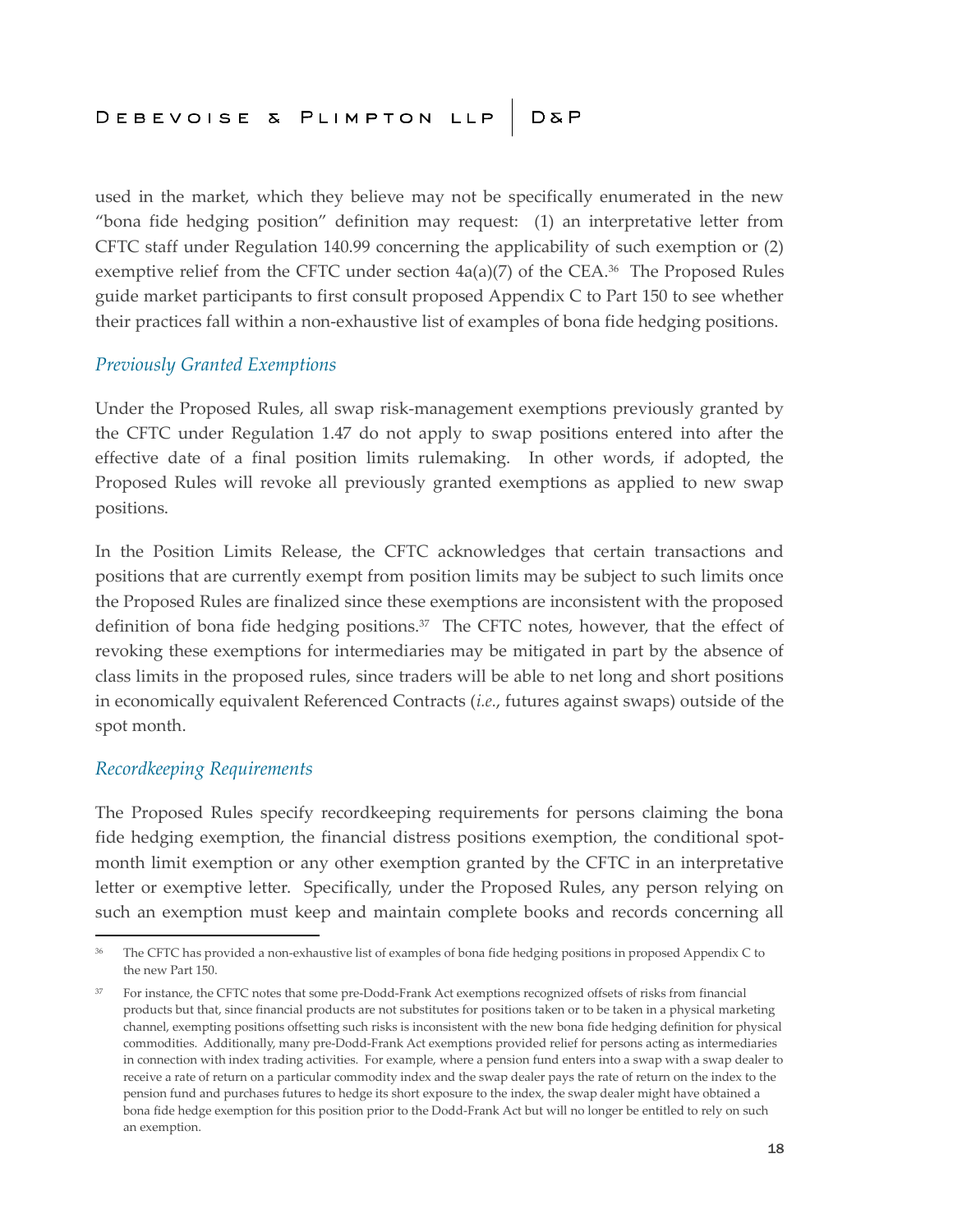details of their related cash, forward, futures, futures options and swap positions and transactions, including anticipated requirements, production and royalties, contracts for services, cash commodity products and by-products and cross-commodity hedges, and must make such books and records (including a list of pass-through swap counterparties) available to the CFTC upon request.

Additionally, any party relying on an exemption for pass-through swaps or pass-through swap offsets in order to exceed position limits must receive from the pass-through swap counterparty a written representation (*e.g*., in a trade confirmation) that, as to such counterparty, the swap qualifies in good faith as a bona fide hedging position at the time it was executed. That representation must be retained by the parties for at least two years after the swap expires and furnished to the CFTC upon request. Additionally, the party making the representation must keep and make available to the CFTC upon request all books and records supporting the representation for at least two years following the swap's expiration.

The Proposed Rules require, upon request by the CFTC, the Director of the Division of Market Oversight or the Director's delegee, any person claiming one of the relevant exemptions to provide the CFTC such information as specified in the request relating to (1) the positions owned or controlled by that person, (2) trading done pursuant to the claimed exemption and (3) the derivative contracts or cash market positions and the relevant business relationships supporting the claim of exemption.

#### *Reporting Requirements*

The Proposed Rules amend the current reporting requirements under Part 19 for persons holding or controlling reportable futures and option positions constituting bona fide hedge positions under Regulation  $1.3(z)$  and for merchants and dealers in cotton holding or controlling reportable futures positions in cotton. Under current Part 19, hedgers that hold positions in the markets that are currently subject to position limits (*i.e*., those for grains, soy complex and cotton) must file monthly reports if such positions exceed the relevant limits. These reports—Form 204 (for cash positions in grains and soy complex) and Form 304 (for cash positions in cotton) (collectively, the "series '04 reports")—are used by the CFTC to determine whether a trader has sufficient cash positions to justify futures and option positions above the limits.<sup>38</sup>

<sup>&</sup>lt;sup>38</sup> The Proposed Rules would retain Forms 204 and 304, which will feature only minor changes to the types of data to be reported.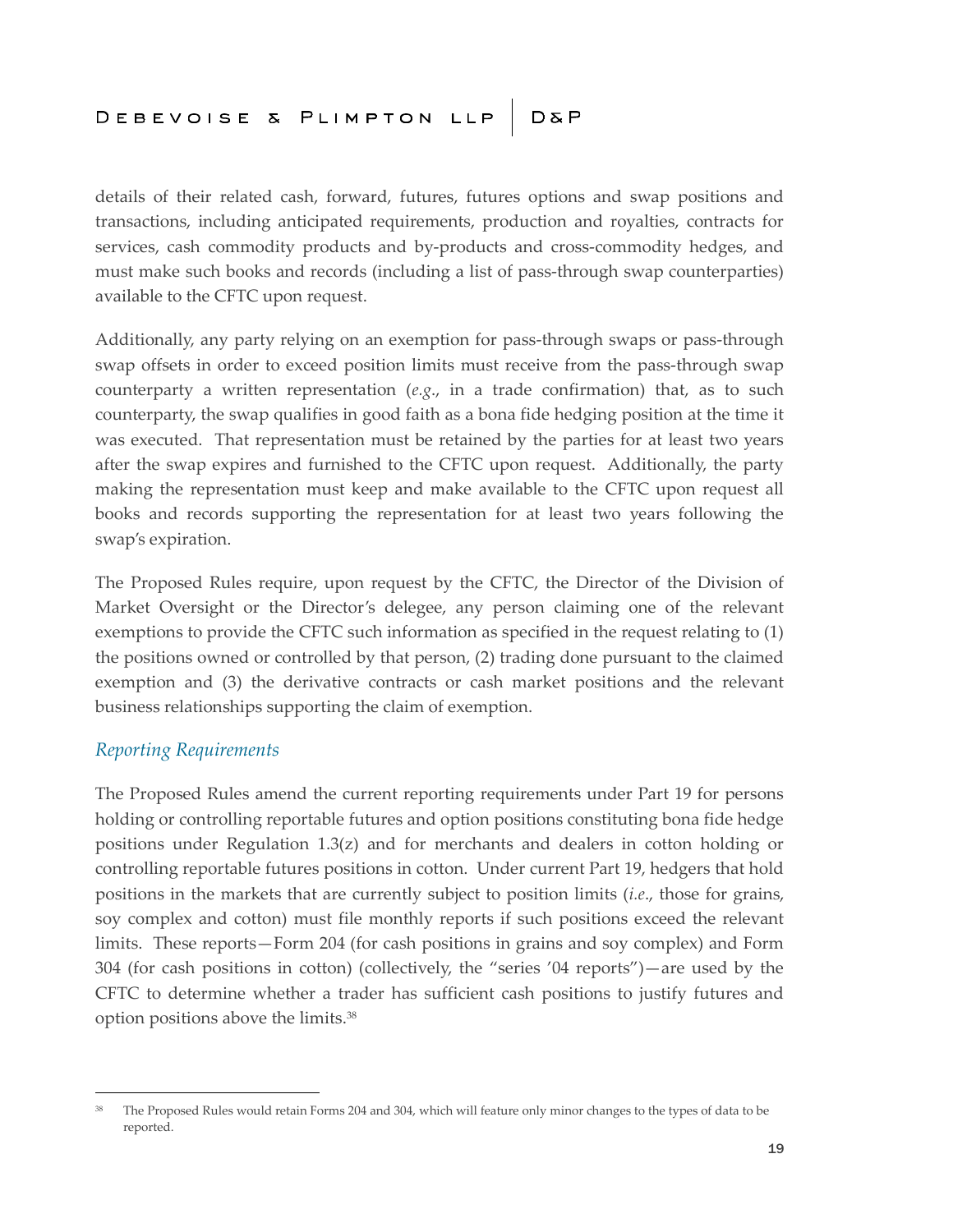The Proposed Rules amend Part 19 in several respects to conform it with the CFTC's proposed changes to Part 150.<sup>39</sup> Additionally, the Proposed Rules amend Part 19 by extending series '04 reporting requirements to any person claiming the bona fide hedging exemption, the financial distress positions exemption, the conditional spot-month limit exemption or any other exemption granted by the CFTC in an interpretative or exemptive letter.

The Proposed Rules do so by adding three new series '04 forms: (1) Proposed Form 504 (for persons claiming the conditional spot-month limit exemption), $40$  (2) Proposed Form 604 (for person claiming the bona fide hedging exemption for either of two specific passthrough swap position types, discussed below) $41$  and (3) Proposed Form 704 (for persons claiming the bona fide hedging exemption for certain anticipatory bona fide hedging positions).<sup>42</sup> Persons claiming the bona fide hedging exemption (other than with respect to certain anticipatory bona fide hedges), the financial distress exemption, the pre-enactment or transition swaps exemption or any other non-enumerated exemption are required, under the Proposed Rules, to file a Form 204.

The Proposed Rules require that series '04 reports be transmitted using the format, coding structure and electronic data transmission procedures approved in writing by the CFTC (or its designee) and that any information reported under Part 19 comply with the following conditions:

 $39$  References to Regulation 1.3(z) are replaced with references to the proposed bona fide hedging definition in Part 150 and the phrase "futures and option positions" is replaced with "commodity derivative contracts."

<sup>&</sup>lt;sup>40</sup> The Proposed Rules require persons relying on the conditional spot-month limit exemption to report certain information concerning their cash market activities for any commodity underlying a derivatives contract specially designated by the CFTC for reporting (in the Federal Register and on its Website). Initially, the CFTC proposes to require Form 504 reporting for exemptions in natural gas contracts only. As proposed, the filing must be made daily on the business day following each day that the person is over the spot-month limit.

<sup>&</sup>lt;sup>41</sup> Under the Proposed Rules, a person must file a Form 604 if such person relies on the pass-through swap exemption for either of two position types of swaps—(1) swaps that are not Referenced Contracts for which the risk is offset with a Referenced Contract and (2) cash-settled swaps (whether Referenced Contracts or not) for which the risk is offset with a physical-delivery Referenced Contract in its spot month (or vice versa). The information to be reported in a Form 604 differs (*e.g.*, daily vs. monthly reporting) depending on the type of position held.

<sup>&</sup>lt;sup>42</sup> The Proposed Rules impose reporting requirements on traders seeking an exemption from position limits for any of five enumerated anticipated hedging transactions listed in the bona fide hedging definition. The Proposed Rules require such traders to file an initial statement on Form 704 with the CFTC at least 10 days prior to the date that such positions would exceed the relevant position limits. The initial statement must provide a detailed description of the person's anticipated activity and the CFTC may reject all or a portion of the position as not meeting the bona fide hedging requirements. The CFTC may request additional specific information concerning the anticipated transaction to be hedged, but if a Form 704 filing meets the proposed requirements, it is effective 10 days after submission. Supplemental reports are required when a trader's anticipatory hedging needs increase beyond that in its most recent filing and annual updates must be provided detailing the trader's related cash market activities.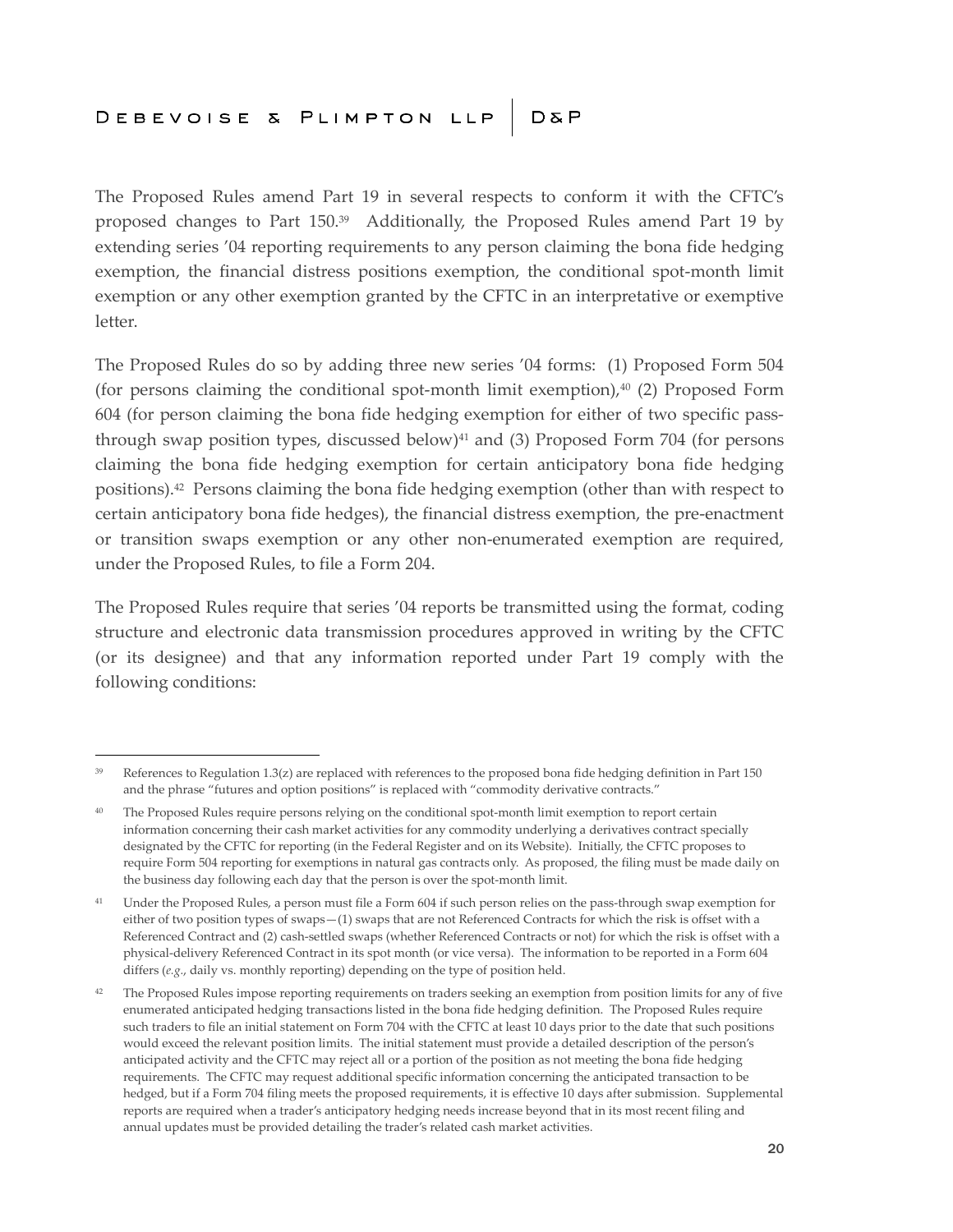Cash Positions Exclusion: For purposes of reporting cash market positions under current Part 19, the CFTC has historically permitted a reporting person to "exclude certain products or byproducts in determining his cash positions for bona fide hedging" if it is "the regular business practice" of the reporting person to do so (the "Cash Positions Exclusion"). The Proposed Rules provide that the Cash Positions Exclusion is available only if the amount of the source commodity being excluded is *de minimis*, impractical to account for and/or on the opposite side of the market from the market participant's hedging position.

Cross-Commodity Hedges: The Proposed Rules provide that cash positions that represent a commodity, or products or byproducts of a commodity, that is different from the commodity underlying a commodity derivative contract used for hedging, must be shown both (1) in terms of the equivalent amount of the commodity underlying the contract used for hedging and (2) in terms of the actual cash commodity as provided for on the appropriate series '04 form.

Standards and Conversion Factors: The Proposed Rules maintain the requirement that standards and conversion factors used in computing cash positions for reporting purposes must be made available to the CFTC upon request.

#### EXCHANGE-SET POSITION LIMITS

Current Part 150 requires each exchange to set position limits on the purchase or sale of futures and options contracts (separately and in combination), other than contracts for which the CFTC imposes position limits in current Part 150 and futures or options on major foreign currencies. Additionally, current Part 150 presents explicit numeric formulas and descriptive standards for position limits on newly designated contracts (and for subsequent adjustments).

Prior to the Dodd-Frank Act, DCMs were permitted, under DCM core principle 1, to use their reasonable discretion in establishing the manner in which they comply with the core principles.<sup>43</sup> However, the Dodd-Frank Act amended DCM core principle 1 to explicitly provide the CFTC with discretion to mandate the manner in which boards of trade comply with the core principles, including DCM core principle 5, which requires DCMs to adopt position limits or position accountability levels<sup>44</sup> where necessary and appropriate to

<sup>43</sup> *See* CEA section 5(d)(1)(B); 7 U.S.C. § 7(d)(1)(B).

<sup>44</sup> Current Part 150 permits exchanges to substitute position accountability levels for position limits for physical commodity derivatives outside the spot month in high volume and liquid markets. Position accountability levels are not fixed limits, but rather position sizes that trigger an exchange review of a trader's position and at which an exchange may remediate perceived problems (for instance, forcing a trader to reduce his position).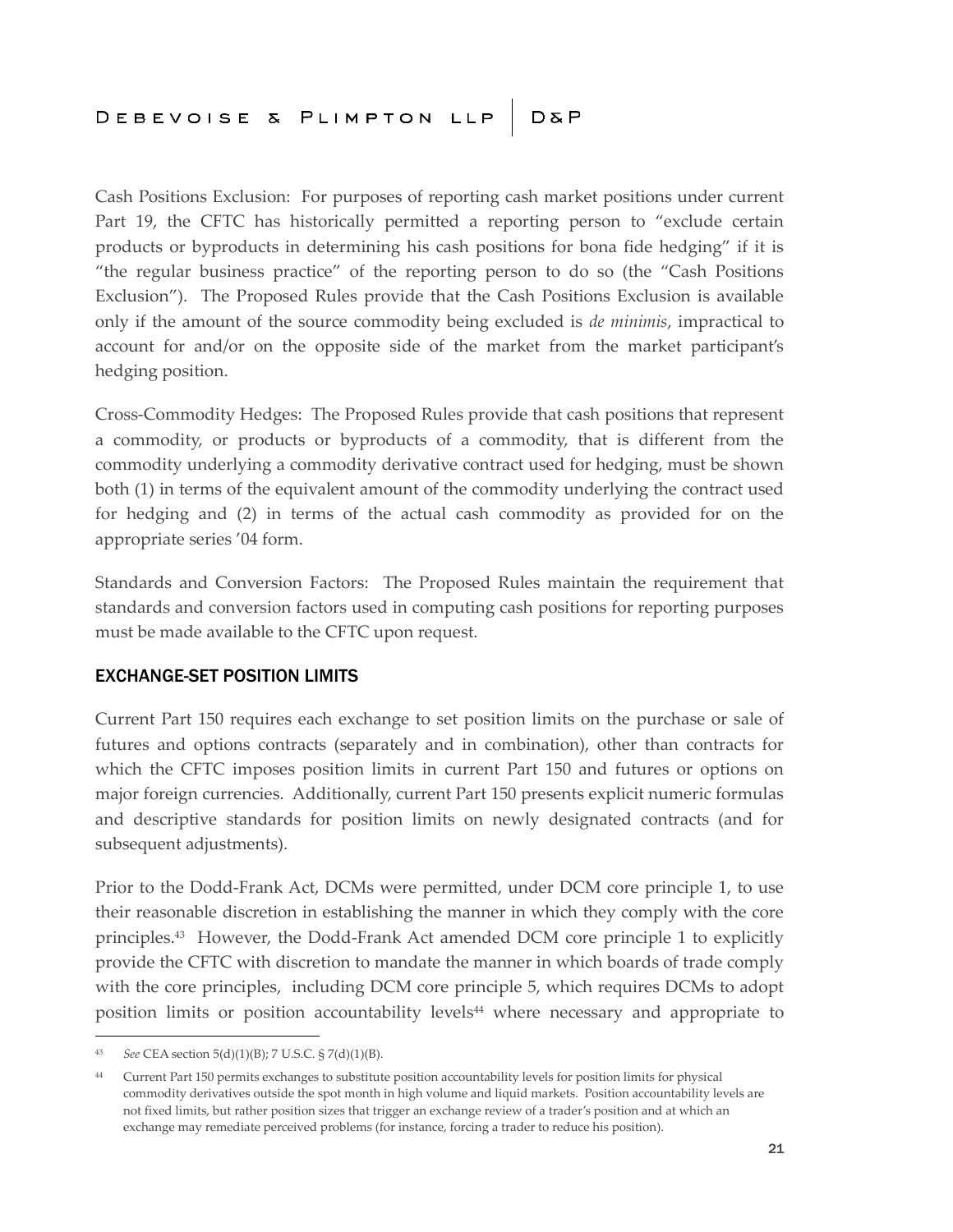reduce the threat of market manipulation or congestion. The Dodd-Frank Act also added SEF core principle 6, which parallels DCM core principle 5 by requiring SEFs to adopt position limits or accountability rules for each swap executed pursuant to their rules.

The Proposed Rules update and streamline the Part 150 regulations pertaining to exchange-set position limits by: (1) amending the existing regulations to include SEFs and swaps, (2) codifying rules and acceptable practices for compliance with DCM core principle 5 and SEF core principle 6 for contracts that are subject to position limits and (3) codifying rules and revising guidance and acceptable practices for compliance with DCM core principle 5 and SEF core principle 6 for contracts that are not subject to such limits.

#### *Exchange-Set Position Limits for Contracts Subject to Federal Position Limits*

The Proposed Rules implement the requirements of the Dodd-Frank Act<sup>45</sup> by specifying that a DCM or SEF that lists a commodity derivative contract that is subject to federal position limits<sup>46</sup> must adopt position limits for that contract at a level that is not higher than the federal limit. The Proposed Rules also clarify the types of spread positions for which a DCM or SEF may grant exemptions from the federal limits (*i.e.*, inter-market and intra-market spread positions must be outside of the spot month for physical delivery contracts, while intra-market spread positions must not exceed the federal all-months limit when combined with any other net positions in a single month). The Proposed Rules require traders to apply to the DCM or SEF for any exemption from its position limits and preserve the exchange's ability to limit bona fide hedging positions which it determines are not in accord with sound commercial practices or which are too large to be established and liquidated in an orderly fashion.

<sup>45</sup> DCM core principle 5 and SEF core principle 6, as amended by the Dodd-Frank Act, require that, for any contract that is subject to a position limit established by the CFTC pursuant to section 4a(a) of the CEA, the DCM or SEF (as applicable) must set the position limit at a level not higher than the CFTC's limit.

<sup>46</sup> The Proposed Rules require DCMs and SEFs to exempt from federal position limits any positions in pre-enactment or transition period swaps acquired in good faith, but permit netting of such a pre-existing positions with post-effective date derivative contracts for purposes of any non-spot-month position limit. Further, the Proposed Rules require DCMs and SEFs to exempt from non-spot-month federal position limits any derivative contract acquired in good faith prior to the effective date of such limit, but require that such pre-existing contract be attributed to the relevant person if his position is increased after such date.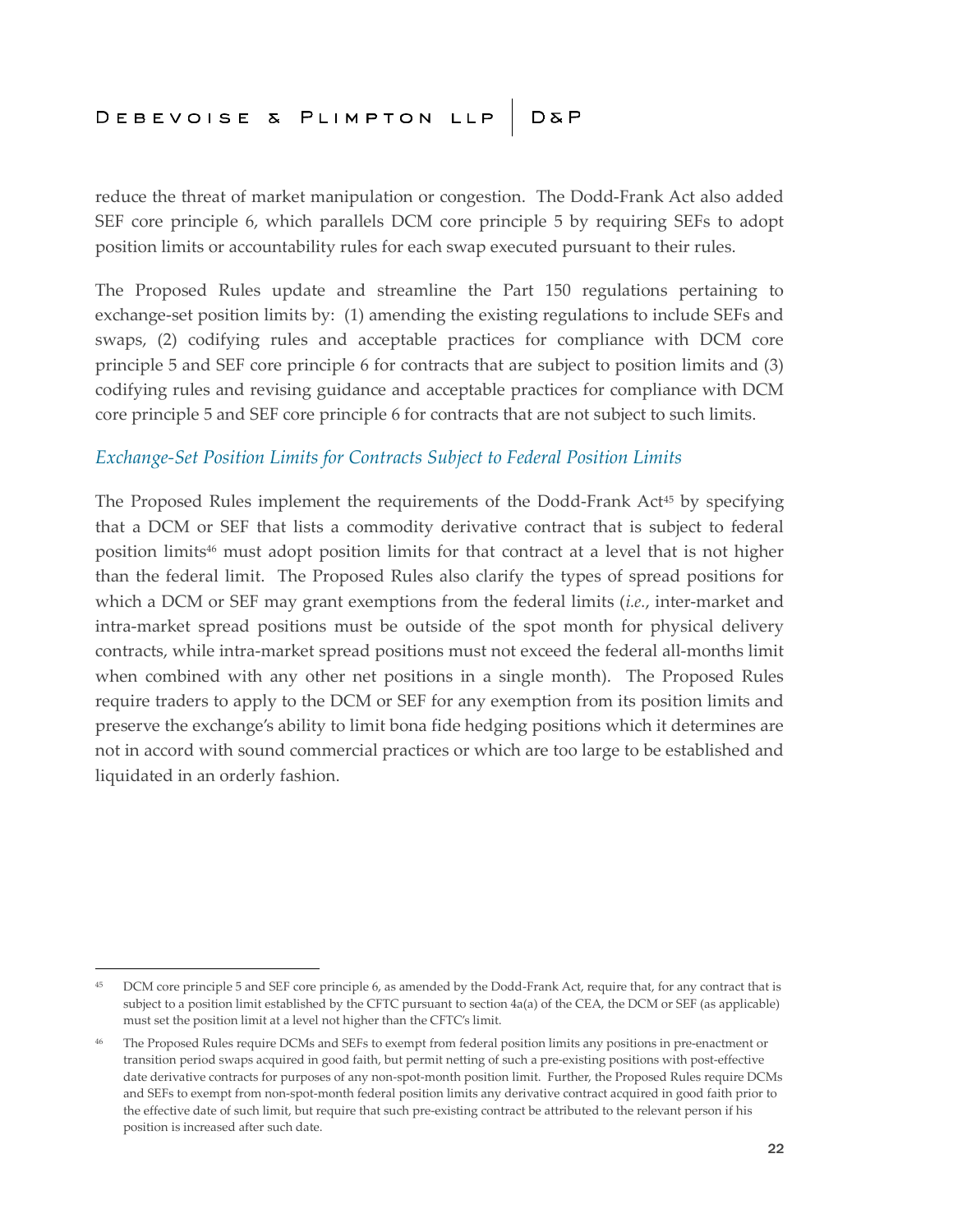#### *Exchange-Set Position Limits for Contracts Not Subject to Federal Position Limits*

#### **Spot-Month Limits for Contracts Not Subject to Federal Position Limits**

The Proposed Rules set forth certain procedures for a DCM or SEF to follow in calculating spot-month position limits for commodity derivatives contracts that are listed on a DCM or SEF but are not subject to position limits.

For a contract that is based on a commodity with a measurable deliverable supply, the initial spot-month limit must be established (at the time of the contract's initial listing) at a level that is no greater than 25% of the estimated spot-month deliverable supply (calculated separately for each month to be listed). The Proposed Rules provide that such limits should be reviewed at least once every two years and may be adjusted to a level no greater than that 25% threshold.

For contracts that are based on a commodity with no measurable deliverable supply, the spot-month limit must initially be set "at a level that is necessary and appropriate to reduce the potential threat of market manipulation or price distortion of the contract's or the underlying commodity's price or index" and should also be reviewed at least once every two years, but must not be adjusted to a level greater than necessary and appropriate to reduce the threat.

#### **Non-Spot-Month Limits for Contracts Not Subject to Federal Position Limits**

The Proposed Rules preserve the existing acceptable practice under current Part 150 whereby non-spot-month limits for agricultural commodity contracts that are not subject to the federal limits should be no greater than 1,000 contracts at initial listing and whenever the notional quantity per contract is no larger than a typical cash market transaction in the underlying commodity. Similarly, the Proposed Rules preserve the existing acceptable practice for DCMs to set non-spot-month limits at no greater than 5,000 contracts at initial listing and whenever the notional quantity per contract is no larger than a typical cash market transaction in the underlying commodity, but apply this acceptable practice on a wider scale to both exempt and excluded commodity derivative contracts.<sup>47</sup> Additionally, the Proposed Rules provide that if a commodity derivative contract is

<sup>&</sup>lt;sup>47</sup> The Proposed Rules maintain the basic formula set forth in current Part 150 for adjusting non-spot-month limits, which is the same formula set forth in the Proposed Rules for adjusting federal non-spot-month limits.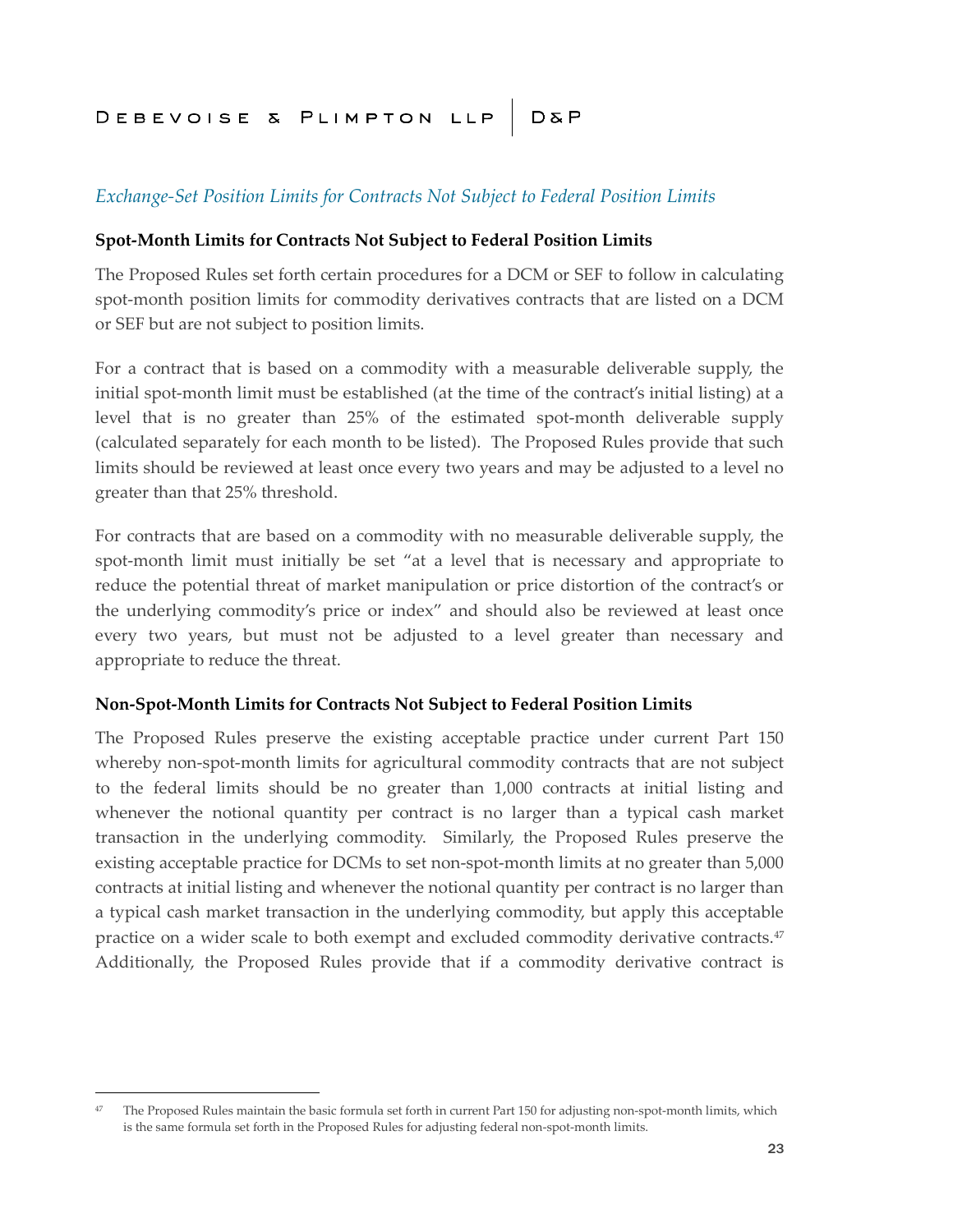substantially the same as a pre-existing DCM or SEF contract, then the DCM or SEF may adopt the same limit as applies to the pre-existing contract.<sup>48</sup>

#### **Exemptions from DCM and SEF Limits for Contracts Not Subject to Federal Limits**

The Proposed Rules require that any hedge exemption rules adopted by a DCM or SEF conform to the bona fide hedging definition in the Proposed Rules. Additionally, the Proposed Rules set forth acceptable practices for DCMs and SEFs to grant exemptions from position limits for positions, other than bona fide hedges, in contracts not subject to federal limits. Such exemptions generally track the exemptions from federal position limits discussed above. Also, the Proposed Rules permit a DCM or SEF to grant a limited risk management exemption for contracts on excluded commodities pursuant to rules submitted to the CFTC and consistent with the guidance in proposed Appendix A to Part 150.<sup>49</sup>

#### **Position Accountability Rules for Contracts Not Subject to Federal Position Limits**

The Proposed Rules update the existing acceptable practice for a DCM or SEF to adopt position accountability rules in lieu of position limits, under certain circumstances, for contracts that are not subject to federal position limits (including excluded commodity contracts), and authorize DCMs and SEFs to require traders to (1) provide information regarding their position when requested by the exchange and (2) consent to halt from increasing their position in a contract if so ordered and to reduce their position in an orderly manner.

The Proposed Rules maintain the acceptable practice for a DCM or SEF to adopt position accountability rules outside the spot month, in lieu of position limits, for an agricultural or exempt commodity derivative contract that (1) has an average month-end open interest of 50,000 contracts and an average daily volume of 5,000 or more contracts during the most recent calendar year; (2) has a liquid cash market; and (3) is not subject to federal position limits. However, such DCM or SEF is required under the Proposed Rules to adopt a spot-month limit no greater than 25% of the estimated spot-month deliverable supply.

<sup>&</sup>lt;sup>48</sup> Similarly, under the Proposed Rules, if a commodity derivative contract is cash-settled by referencing a daily settlement price of an existing contract listed on a DCM or SEF, the DCM or SEF may adopt the same position limits (spot month, single month and all months) as the original contract (if the contract sizes are the same).

<sup>&</sup>lt;sup>49</sup> Under the Proposed Rules for federal position limits, in order for an excluded commodity position that is not an enumerated bona fide hedging position to qualify for a bona fide hedging exemption, the position must, in addition to satisfying the "economically appropriate" requirement, be recognized as a bona fide hedge by the DCM or SEF (pursuant to its rules submitted to the CFTC and consistent with the guidance in proposed Appendix A). Appendix A provides a non-exclusive list of risk management exemption positions, including (among others) (1) short calls on securities or currencies owned (*i.e.*, covered calls) and (2) long positions in asset allocation strategies covered by hedged debt securities or currencies owned (*i.e.*, unleveraged synthetic positions).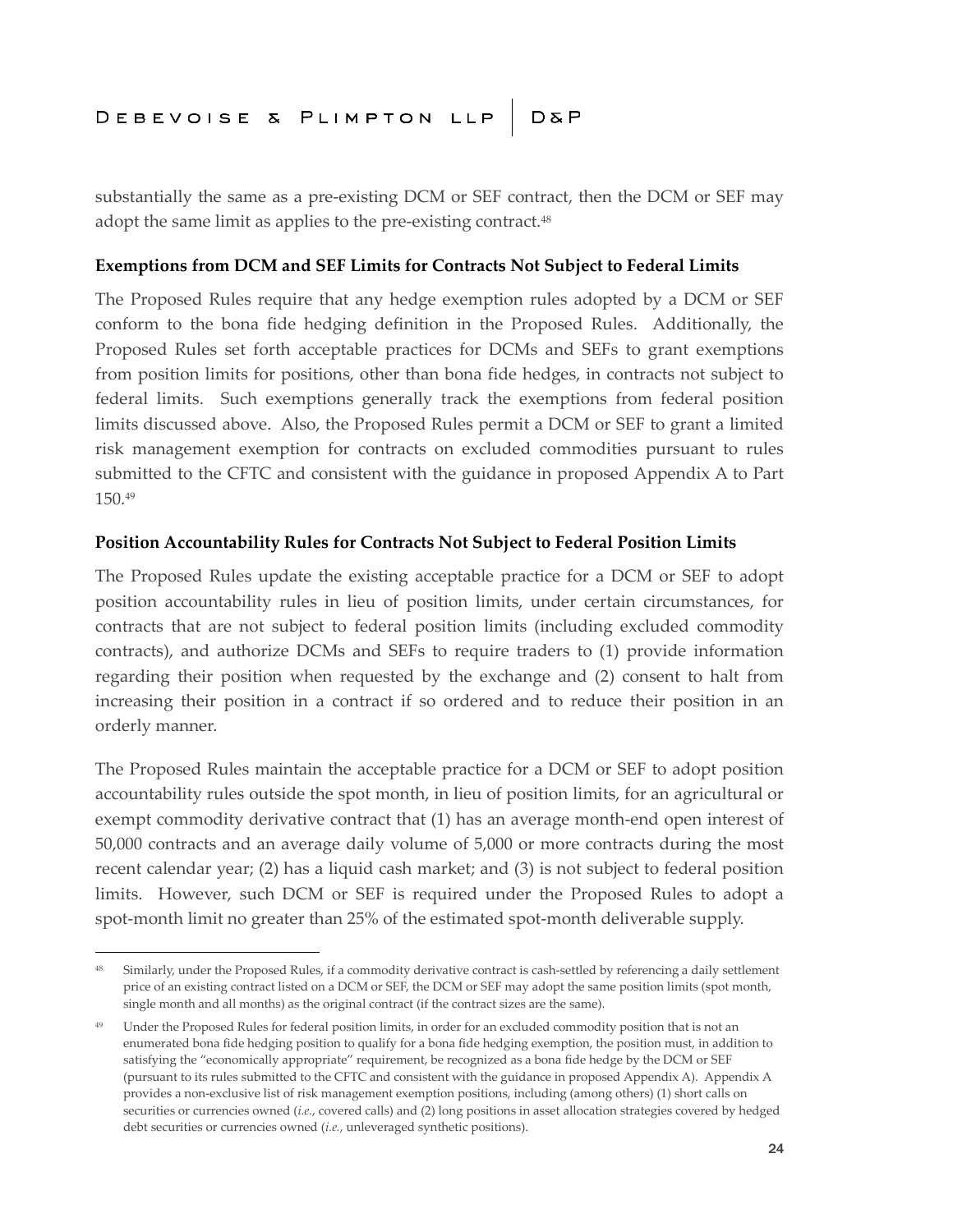For an excluded commodity contract with a highly liquid cash market and no legal impediment to delivery, as well as excluded commodity contracts without a measurable deliverable supply, the Proposed Rules authorize DCMs and SEFs to adopt position accountability rules in the spot month in lieu of position limits. However, for all other excluded commodity contracts, the Proposed Rules provide that a DCM or SEF should adopt a spot-month position limit no greater than 25% of the estimated deliverable supply.

Finally, the Proposed Rules authorize DCMs and SEFs to list a new contract with position accountability levels in lieu of position limits if that new contract is substantially the same as an existing contract that is currently listed for trading on an exchange that has already adopted position accountability levels in lieu of position limits.

#### *Exchanges Must Adopt Aggregation Rules*

With respect to both commodity derivative contracts that are subject to federal position limits and those that are not subject to such limits, the Proposed Rules require DCMs and SEFs to have aggregation rules that conform to the federal aggregation standards set forth in Regulation 150.4 (discussed below).

#### PROPOSED AGGREGATION RULES

The CFTC's existing aggregation policy under current Regulation 150.4 generally requires that unless a particular exemption applies, a person must aggregate all positions it holds (directly or indirectly) or for which that it controls trading decisions with (1) all accounts or positions in which that person has a 10% or greater ownership or equity interest and (2) all positions held jointly by such person with another person (or persons) pursuant to an express or implied agreement or understanding (as if such positions were held solely by such person).

#### *Positions To Be Aggregated: Control and Ownership*

The Proposed Aggregation Rules maintain the general aggregation requirement in current Regulation 150.4, expanding it to cover all contracts subject to federal position limits under the Proposed Position Limits Rules (if adopted). Specifically, the Proposed Aggregation Rules provide that, for purposes of applying the position limits set forth in the Proposed Position Limits Rules, unless an exemption applies, the positions held and trading done by a person must be aggregated with all positions<sup>50</sup> in accounts  $(1)$  for which the person

<sup>&</sup>lt;sup>50</sup> The Proposed Rules require that, where an owned entity's position is aggregated with the owner's positions, the entire position of the owned entity be included in determining whether the limits are exceeded (rather than aggregating *pro rata* based on the equity owner's interest). However, the CFTC is soliciting comment as to whether it should require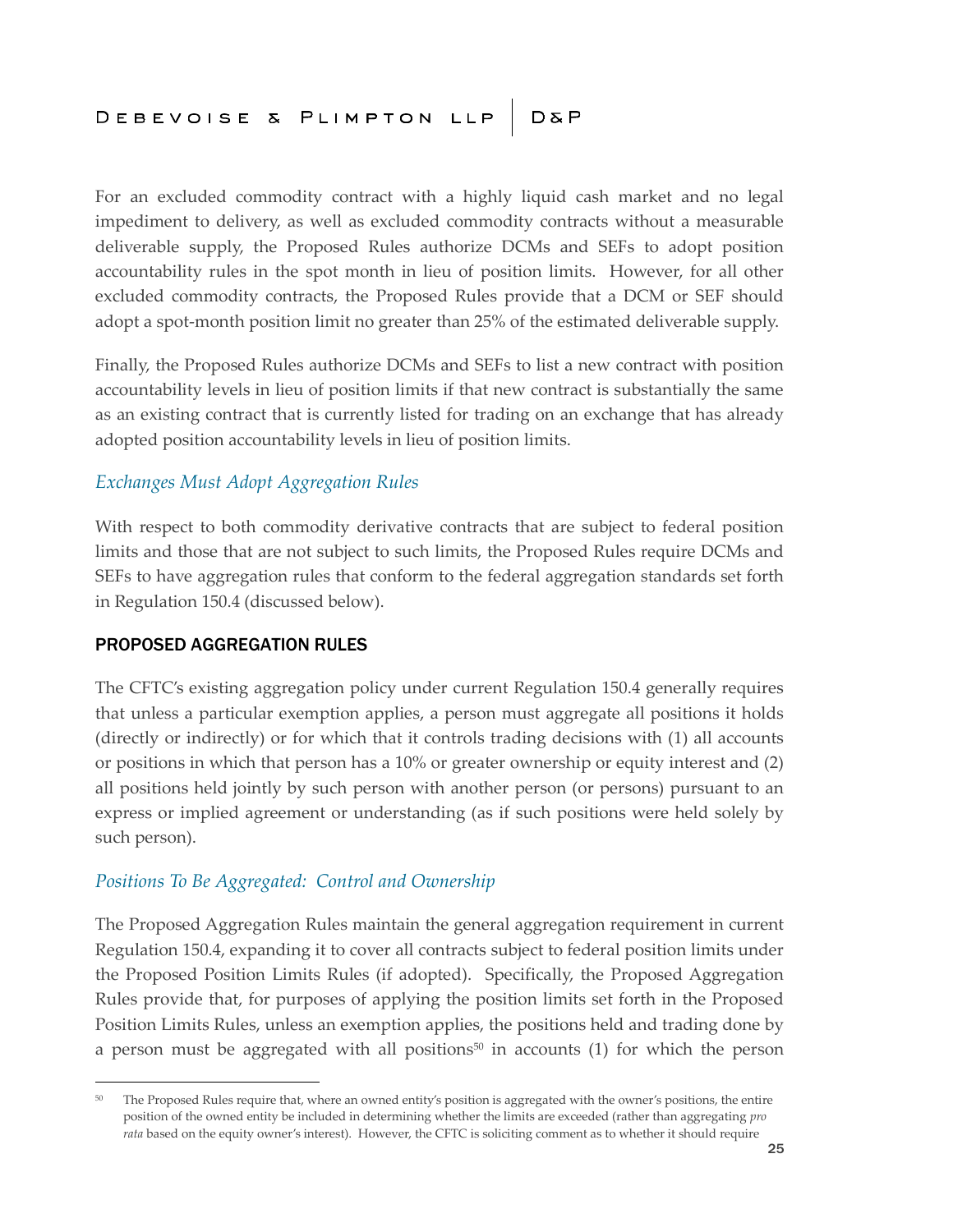directly or indirectly controls<sup>51</sup> trading or  $(2)$  in which the person holds a 10% or greater ownership interest.

For purposes of determining the positions in accounts for which any person controls trading or holds a 10% or greater ownership or equity interest, positions or ownership or equity interests held by, and trading done or controlled by, two or more persons acting pursuant to an express or implied agreement or understanding must be treated the same as if the positions or ownership or equity interests were held by, or the trading were controlled by, a single person.

Moreover, consistent with the approach taken in the proposed amendments to vacated Part 151, the Proposed Rules amend Regulation 150.4 to require persons holding or controlling the trading of positions in more than one account or pool with "substantially identical trading strategies" to aggregate all such positions (the "Substantially Identical Trading Strategies Requirement").

#### *Exemptions from Aggregation*

The Proposed Rules provide several exemptions from the aggregation requirement, each of which is subject to the Substantially Identical Trading Strategies Requirement.

#### **Exemption for Information Sharing Restriction**

The Proposed Aggregation Rules include an exemption from aggregation where information sharing associated with aggregation could result in a violation of law. Specifically, the Proposed Aggregation Rules provide that a person need not aggregate the positions or accounts of a separately organized entity (an "owned entity") if the sharing of information associated with such aggregation (including, without limitation, information reflecting the transactions and positions of such person and the owned entity) creates a "reasonable risk" that either person could violate state<sup>52</sup> or federal law or the law of a foreign jurisdiction, or regulations adopted thereunder,<sup>53</sup> so long as the person does not

only *pro-rata* aggregation (possibly subject to an additional requirement that the person to file a notice informing the CFTC of such person's ownership interest). Alternatively, given the administrative burdens associated with *pro rata* aggregation, the CFTC is considering providing for aggregation based on ownership tiers.

<sup>51</sup> Control is not defined under the Proposed Rules. Based on a number of CFTC releases including the 1979 Statement of Aggregation Policy, control will exist if a trader has the authority to make a trading decision on the acquisition or liquidation of a specific position or if a trader has the authority to direct all or a portion of trading for an account even though others make specific trading decisions.

<sup>&</sup>lt;sup>52</sup> Unlike the proposed amendments to Part 151, the Proposed Rules do not require that a person show that a comparable federal law exists in order for a state law to be the basis for an exemption.

<sup>&</sup>lt;sup>53</sup> The Proposed Rules provide that this exemption is not available where the law or regulation "serves as a means to evade the aggregation of accounts or positions."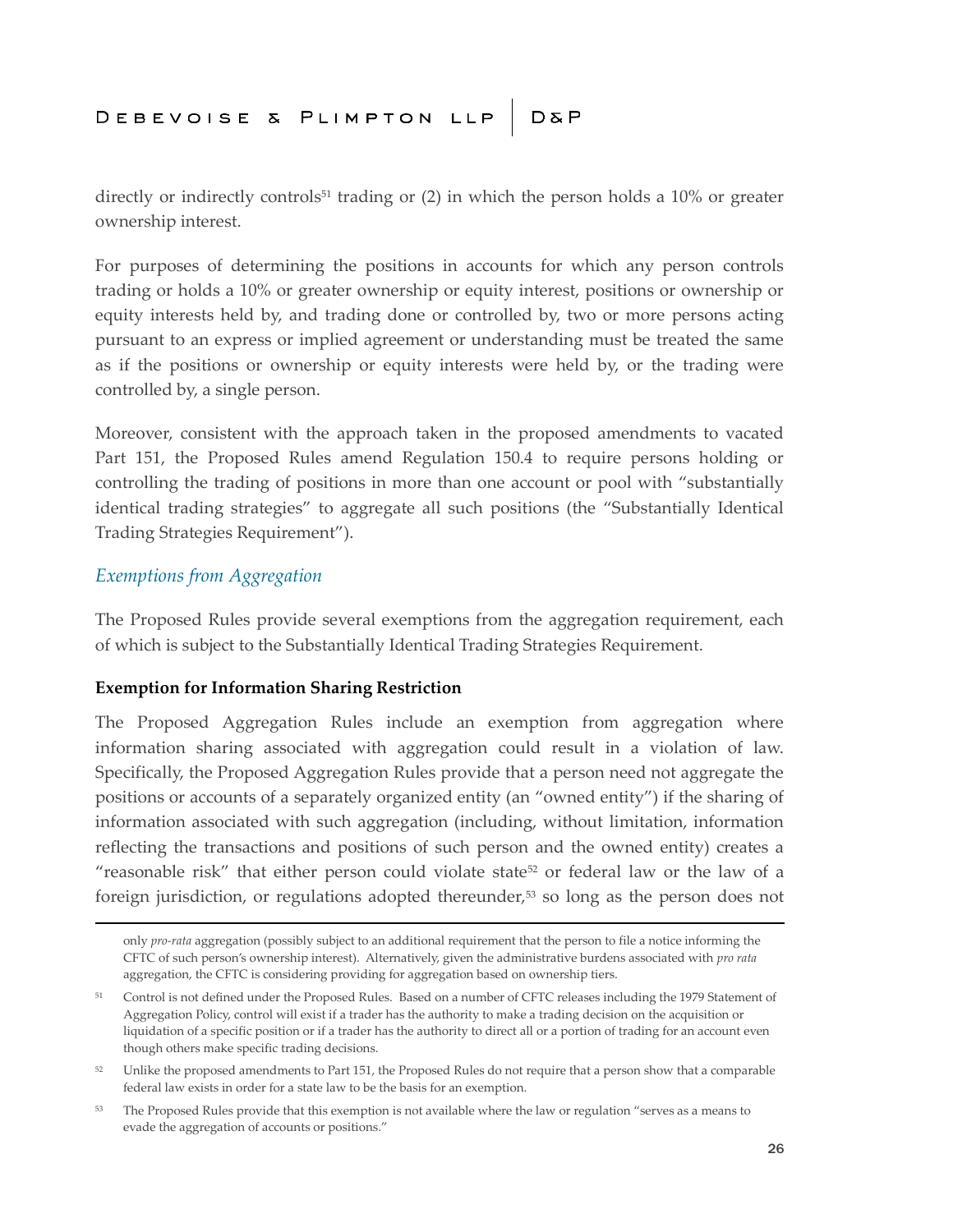have actual knowledge of such information. In the release accompanying the Proposed Aggregation Rules (the "Aggregation Rules Release"), the CFTC notes that this exemption is not available for potential violations of local or international law.

Prior to relying on this exemption, the Proposed Rules require that a person file a Notice of Exemption (as defined below) with the CFTC, along with a written legal memorandum (which may be prepared by an employee of the person or its affiliates) explaining in detail the basis for the conclusion that the information sharing creates such a risk.<sup>54</sup> The CFTC notes that where there is a reasonable risk that persons in general could violate a law of general applicability, the written legal memorandum may be prepared in a "general manner" (*i.e*., not specific to the person providing the memorandum, such as a memo commissioned by a trade association) and may be provided by more than one person to satisfy the requirement, so long as it is clear from the memorandum how the risk applies to the person providing the memorandum.

#### **Exemptions for Ownership of Less than 50% in an Owned Entity**

In addition to the absolute exemption from the aggregation requirement for ownership or equity interests of less than 10%, the Proposed Rules establish a notice filing procedure, effective upon submission, to permit a person with either an ownership or an equity interest in an owned entity of 50% or less (but more than 10%) (other than an interest in a pooled account)<sup>55</sup> to disaggregate the positions of the owned entity in specified circumstances. In order to qualify for this conditional exemption from the aggregation requirement,<sup>56</sup> the person holding such an interest (including any entity such person must aggregate) and the owned entity:

- Must not have knowledge<sup>57</sup> of the trading decisions of the other;
- Must trade pursuant to separately developed and independent trading systems;<sup>58</sup>

<sup>&</sup>lt;sup>54</sup> This differs from the proposed amendments to Part 151 which required an opinion of counsel regarding the risk.

<sup>&</sup>lt;sup>55</sup> The proposed Rules retain the aggregation requirement applicable to pooled accounts set forth in the current Part 150.

<sup>&</sup>lt;sup>56</sup> The CFTC notes that seeking disaggregation relief is only one option for groups of affiliates that may exceed a limit in the aggregate but remain below the limit individually. Another option is adopting procedures to avoid exceeding the limits on an aggregate basis (*e.g*., assigning each subsidiary of a holding company an internal limit).

<sup>&</sup>lt;sup>57</sup> The CFTC clarifies that this criterion would generally not require aggregation based solely on knowledge a party obtains during execution of a transaction regarding the trading of its counterparty, nor would it encompass knowledge that an entity obtains when carrying out due diligence under a fiduciary duty (so long as such knowledge is not directly used to affect the entity's trading).

<sup>&</sup>lt;sup>58</sup> The CFTC notes that this criterion will not prevent an owner and an owned entity from both using the same "off-theshelf" system developed by a third party. Rather, the CFTC's concern is that trading systems could be used by multiple parties who each know that the other parties use the same system as well as the specific parameters used for trading and, therefore, indirectly coordinate their trading.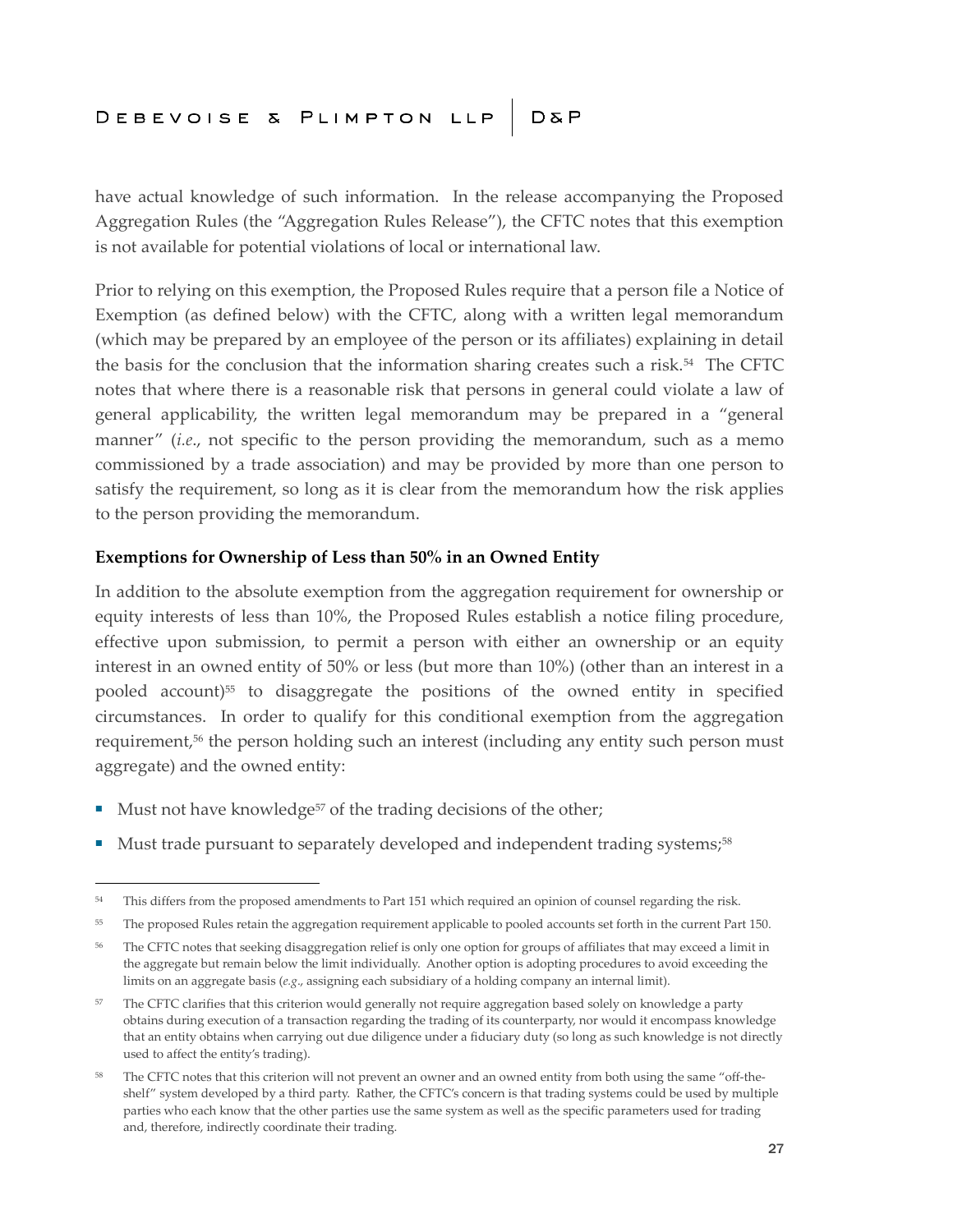- Must have and enforce written procedures to preclude each entity from having knowledge of, gaining access to or receiving data about, trades of the other;<sup>59</sup>
- Must not share employees that control the trading decisions of either;<sup>60</sup> and
- Must not have risk management systems that permit the sharing of trades or trading strategies.<sup>61</sup>

Any person relying on this exemption must file a Notice of Exemption with the CFTC.

#### **Exemption for Ownership of Greater than 50% in an Owned Entity**

In limited situations, disaggregation relief may be available under the Proposed Rules even for persons with a majority ownership or equity interest in an owned entity. However, this "Majority Ownership Exemption" is not available merely upon a notice filing by the owner. Rather, in order for a person with a greater than 50% ownership or equity interest in an owned entity (other than a pooled account) to disaggregate the accounts or positions of the owned entity, the CFTC must find, $62$  in its discretion, that each of the following conditions<sup>63</sup> are met:

The owner must certify to the CFTC that the owned entity is not required under U.S. GAAP to be, and is not, consolidated on the owner's financial statement;<sup>64</sup>

<sup>&</sup>lt;sup>59</sup> The Proposed Rules provide that such procedures must include document routing and other procedures or security arrangements, including separate physical locations, that maintain the independence of their activities. While the Proposed Rules would not necessarily require that the relevant personnel be located in separate buildings, the CFTC stresses that there must be a physical barrier between the personnel preventing access between personnel that would impinge on their independence. The CFTC states that locked doors with restricted access would generally be sufficient, while merely providing the "independent" personnel with desks of their own would not.

<sup>&</sup>lt;sup>60</sup> The CFTC notes that sharing of attorneys, accountants, risk managers, compliance and other mid- and back-office personnel between entities would generally not compromise independence so long as the employees do not control, direct or participate in trading decisions. Similarly, sharing of board or advisory committee members, research personnel or sharing of employees for training, operational or compliance purposes would not compromise independence so long as the personnel do not influence (*e.g*., "have a say in") or direct trading decisions.

<sup>&</sup>lt;sup>61</sup> The CFTC notes, however, that this criterion is not intended to prohibit sharing of information used only for risk management and surveillance purposes, when such information is not used for trading purposes and not shared with employees that control, direct or participate in such decisions.

 $62$  The CFTC clarifies that this proposed exemption is not automatic; rather, it would be available only if the CFTC finds, in its discretion, that all of the conditions are met. However, the CFTC stresses that these proposed criteria are not intended to impose requirements beyond their plain-language meaning. For instance, routine pre- or post-trade systems to effect trading on an operational level would not, generally, have to be independently developed in order to comply, and employees that do not participate in trading decisions would not be subject to the criteria.

<sup>&</sup>lt;sup>63</sup> The CFTC notes that the presence of certain additional factors will be interpreted favorably in granting majority owners relief from the aggregation requirement. These include: (1) the owned entity being a newly acquired standalone business or a joint venture subject to special restrictions on control or (2) two different owned entities conducting operations at different levels of commerce (*e.g*., retail and wholesale).

<sup>&</sup>lt;sup>64</sup> The CFTC acknowledges that, for most entities, ownership of more than 50% of another entity's voting shares is the point at which consolidation of the owned entity on the owner's financial statements is required under GAAP.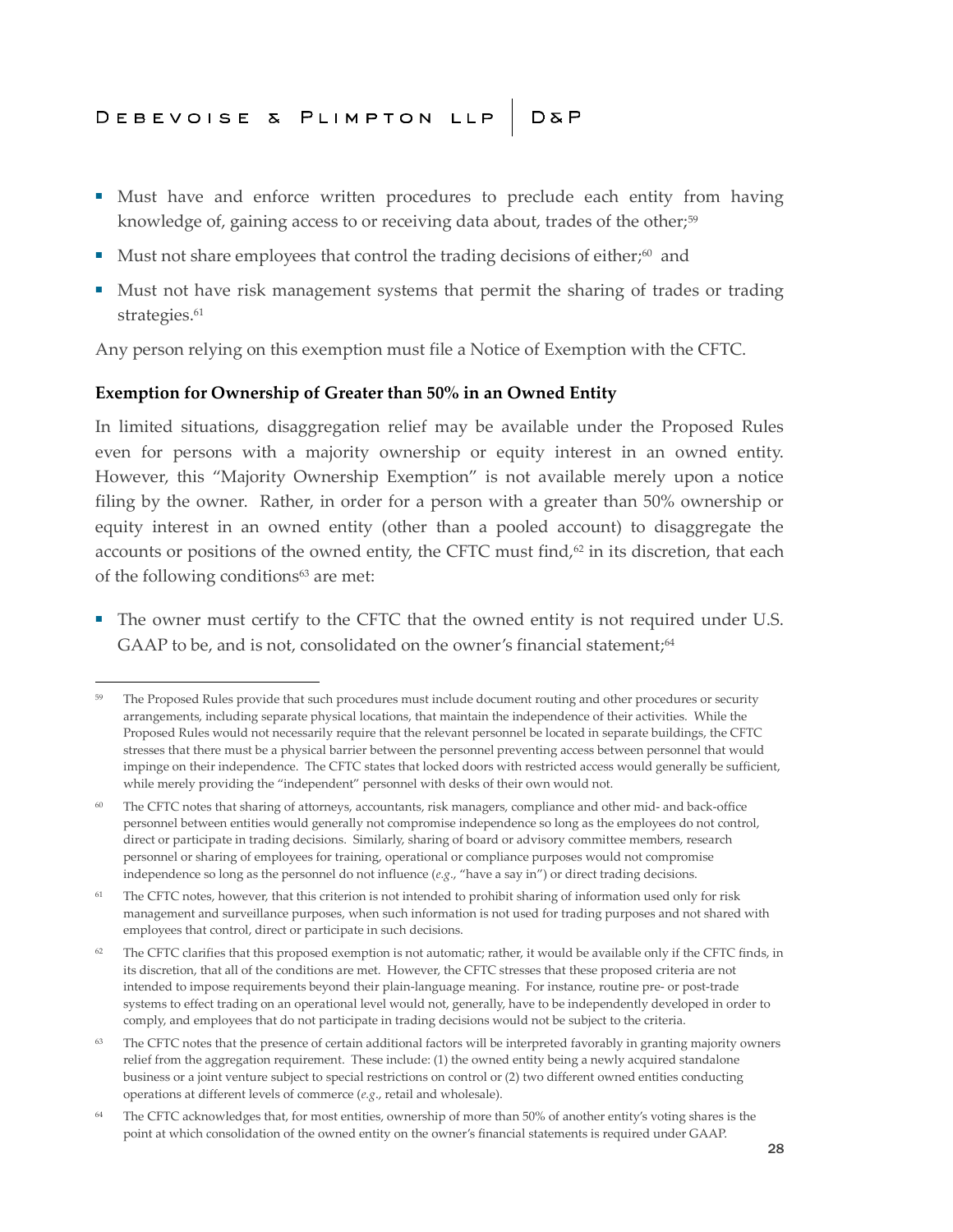- The owner (including any entity the owner must aggregate) and the owned entity (1) must not have knowledge of the trading decisions of the other and (2) must not have risk management systems that permit the sharing of trades or trading strategy;
- The owner must demonstrate to the CFTC that procedures are in place that are reasonably effective to prevent coordinated trading decisions by such person, any entity such person must aggregate and the owned entity (in spite of the majority ownership);
- Each representative (if any) of the owner on the owned entity's board of directors (or equivalent body) must certify that he does not control the owned entity's trading decisions;
- The owner must (1) certify to the CFTC either (a) that all of the owned entity's positions qualify as bona fide hedging transactions or (b) that any non-qualifying positions do not exceed 20% of any position limit current in effect and (2) agree with the CFTC that:
	- if such certification (the "Bona Fide Hedging Certification") becomes untrue for any of its owned entities, the owner will aggregate the accounts or positions of the owned entity with its other positions for three complete calendar months and, if all of the owned entity's positions qualify as bona fide hedging transactions during that time, the owner may make another certification and cease such aggregation;
	- any owned entity of the owner will, upon call by the CFTC, make a filing responsive to the call, reflecting only such owned entity's positions and transactions (and not reflecting the owner's inventory or any other accounts or positions the owner is required to aggregate); and
	- the owner will inform the CFTC (and provide any information the CFTC may request) if any of its owned entities engage in coordinated activity regarding the trading of the owner, the owned entity or any accounts or positions the owner is required to aggregate (even where the owner and the owned entity do not have knowledge of the trading decisions of the other and do not have risk management systems permitting sharing of trades or trading strategy).

In order to rely on the Majority Ownership Exemption, the Proposed Rules require that the owner, when first requesting such disaggregation, must file a formal request (a "Majority Ownership Exemption Request") with the CFTC (as discussed below), which will become effective if and when the CFTC finds that the foregoing conditions have been satisfied.

Therefore, the CFTC notes, if a person holds an equity or ownership interest above 50% in another entity, but does not hold a greater than 50% voting interest in the entity, this conditional exemption may be available. However, the CFTC notes that lack of financial consolidation is only one of the proposed factors to be considered by the CFTC and even if the owned entity is not consolidated and the other requirements are met, the CFTC may nonetheless determine that the relief is not appropriate.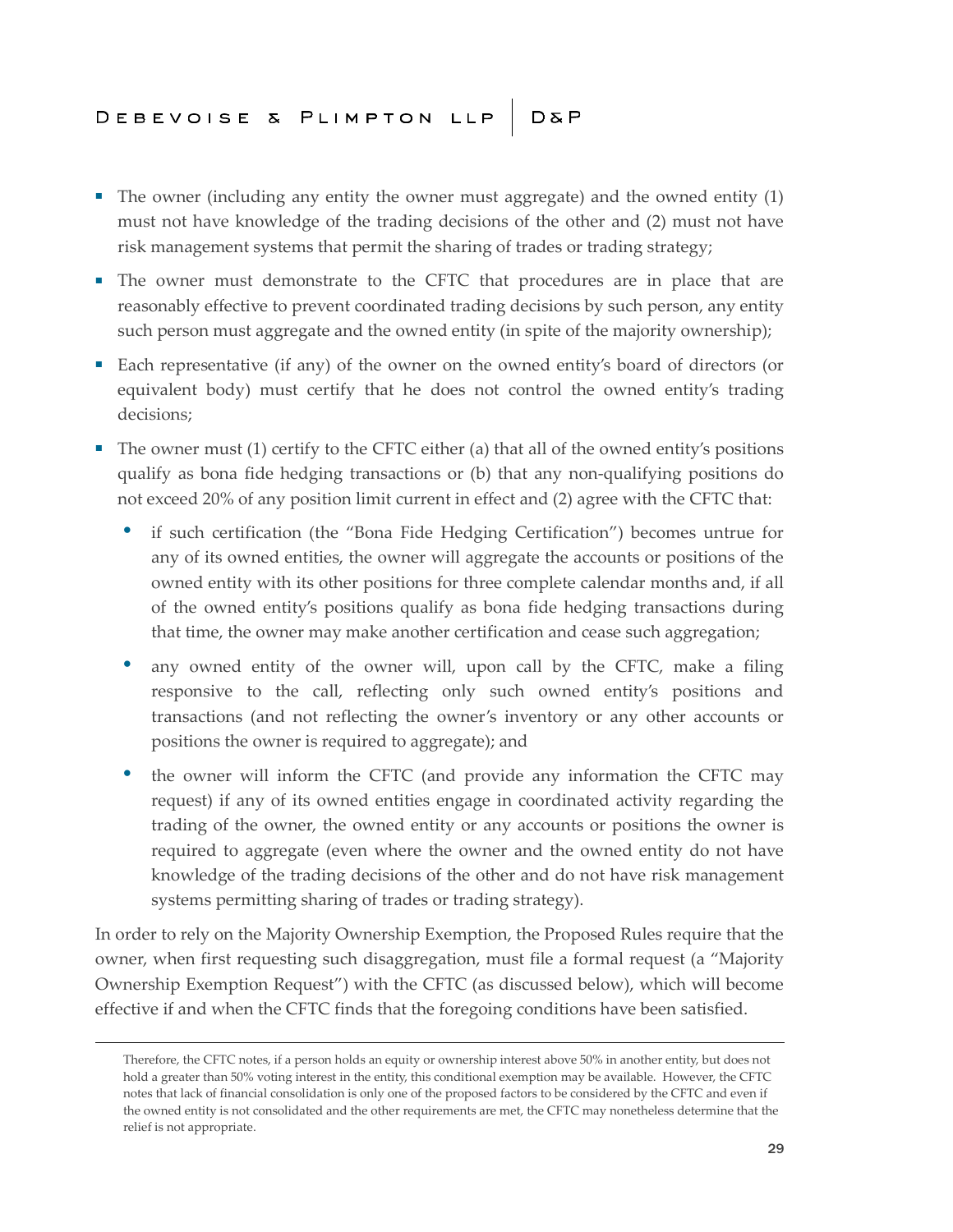Finally, the CFTC notes that if a person with greater than 50% ownership of an owned entity cannot meet the foregoing conditions, that person could apply to the CFTC for relief from aggregation under section 4a(a)(7) of the CEA, stating the facts justifying relief.

#### **Exemptions for Accounts Carried by an Independent Account Controller**

The Proposed Rules include an exemption from aggregation for the client positions or accounts of an "eligible entity"<sup>65</sup> carried by an authorized "independent account controller"<sup>66</sup> ("IAC"). Specifically, the Proposed Rules provide that an eligible entity need not aggregate its positions with its client positions or accounts carried by an authorized IAC, except for the spot month in physical-delivery contracts, so long as the IAC does not exceed the federal limits. To rely on this exemption, the eligible entity must deliver a Notice of Exemption to the CFTC.

#### **Exemptions for Underwriting and Broker-Dealer Activity**

The Proposed Rules introduce an additional exemption from aggregation where an ownership interest is in an unsold allotment of securities. Specifically, the Proposed Rules provide that a person need not aggregate the positions or accounts of an owned entity if the ownership or equity interest is based on the ownership of securities constituting the whole or a part of an unsold allotment to or subscription by such person as a participant in the distribution of such securities by the issuer or by or through an underwriter.

Additionally, the Proposed Rules provide an exemption from aggregation to brokerdealers registered with the Securities and Exchange Commission, or with a foreign regulatory authority, with respect to the positions or accounts of an owned entity if such broker-dealer does not have greater than a 50% ownership or equity interest in the owned

The definition of "eligible entity" in the Proposed Rules is essentially unchanged from the existing definition under current Regulation 150.1(d) (other than some clarifying revisions). The term includes a commodity pool operator ("CPO"), a limited partner, limited member or shareholder in a commodity pool operated by an exempt CPO, a commodity trading advisor ("CTA"), a bank, insurance company and other entity which (1) authorizes an IAC independently to control all trading decisions with respect to the eligible entity's client positions and accounts which the IAC holds (directly or indirectly or on the eligible entity's behalf) but without the eligible entity's day-to-day direction and (2) maintains only such minimum control over the IAC as is consistent with its fiduciary responsibilities to the managed positions and accounts and necessary to fulfill its duty to supervise diligently the trading done on its behalf.

<sup>&</sup>lt;sup>66</sup> The definition of "independent account controller" in the Proposed Rules is substantially similar to the existing definition under current Regulation 150.4(e), except that proposed definition allows managers of employee benefit plans (*i.e.*, persons that manage a commodity pool operated by a CPO exempt from registration under Regulation 4.5(a)(4)) to be treated as an IAC (so long as they comply with a notice requirement). In order to qualify as an IAC, a person must (1) trade independently of the relevant eligible entity and of any other IAC trading for the eligible entity, (2) have no knowledge of the trading decisions by any other IAC and (3) either be (a) registered as an FCM, CTA, introducing broker or an associated person of any such registrant or (b) a general partner, managing member or manager of a commodity pool operated by a CPO exempt from registration under Regulation 4.5(a)(4) or 4.13 (provided the general partner, managing member or manager provides a Notice of Exemption to the CFTC).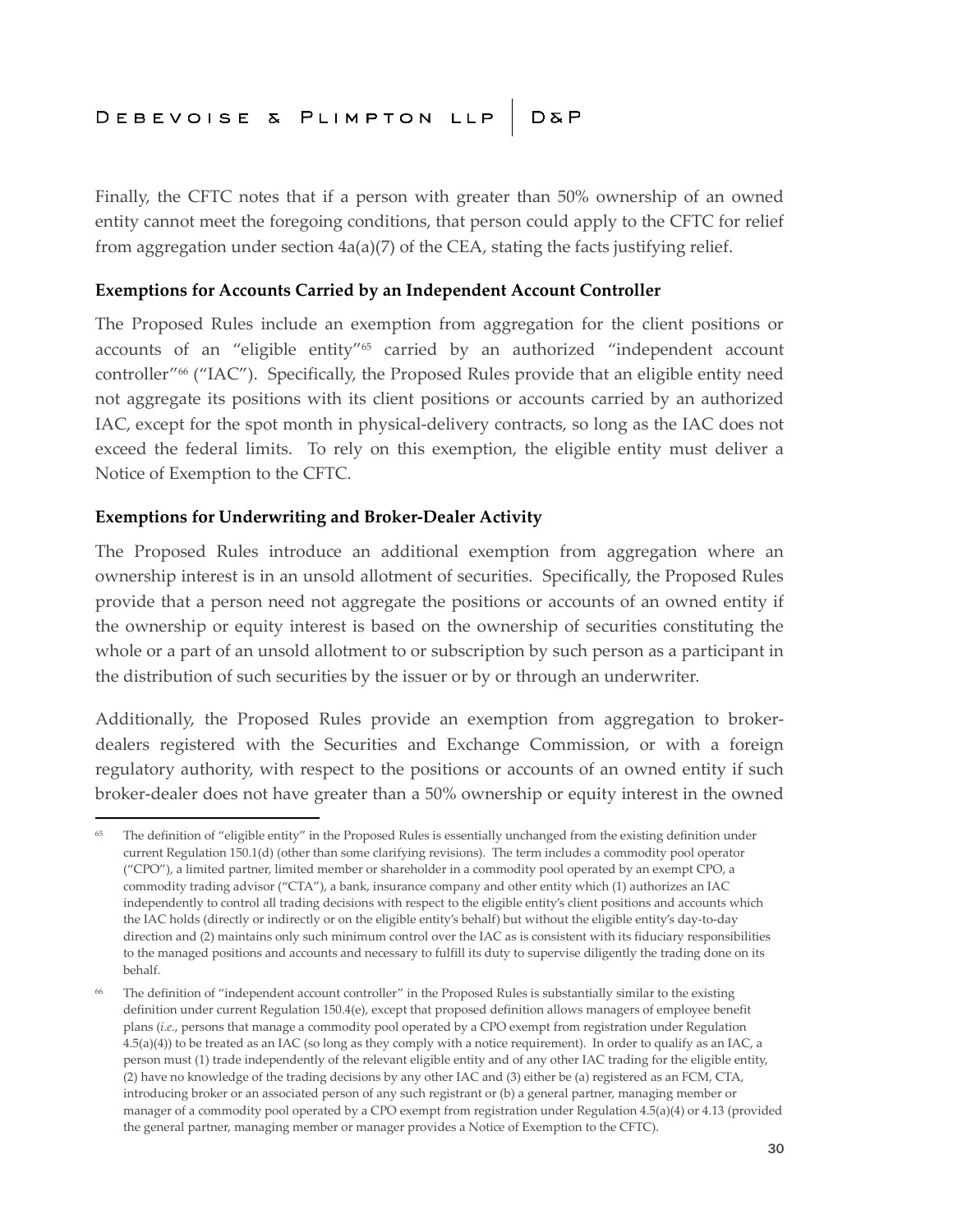entity and the interest is based on the ownership of securities acquired in the normal course of business as a dealer (so long as the broker-dealer does not have knowledge of the owned entity's trading decisions).

A person relying on either of these exemptions need not file any notice with the CFTC.

#### **Proposed Rules Maintain Other Existing Exemptions**

The Proposed Rules maintain the existing aggregation exemption in current Part 150 for limited partners, shareholders and other similar types of pool participants with an ownership or equity interest of 10% or greater in a pooled account or positions, subject to certain conditions. As is the case under the existing exemption, the proposed exemption is available to a pool participant that is a principal or affiliate of the pool's operator if certain conditions are met to ensure that the pool participant is not involved in the pool's trading decisions and does not exert more than a minimum level of control over the operator.

The Proposed Rules also maintain the existing conditional exemptions from aggregation in current Part 150 for positions held by an FCM in a discretionary account, or in an account which is part of, or participates in, or receives trading advice from a customer trading program of an FCM or any of its officers, partners, employees or affiliates.

Persons relying on either exemption must file a Notice of Exemption with CFTC.

#### **Notice of Exemption, Majority Ownership Exemption Request and Other CFTC Filings**

Notice of Exemption: The Proposed Rules require a person<sup>67</sup> seeking certain specified aggregation exemptions to file a Notice of Exemption with the CFTC, which will be effective upon submission. The specified exemptions are those for: (1) a pool participant that is a principal or affiliate of the pool's operator and has an ownership or equity interest of 10% or greater in a pooled account or positions; (2) a person with an ownership or equity interest in an owned entity of 10% or greater but not more than 50%; (3) a person claiming the exemption for interests in an owned entity of greater than 50% where, subsequent to a CFTC finding that the conditions of that exemption are met, there is a material change to the information provided to the CFTC in the original filing; (4) accounts held by FCMs; (5) accounts carried by an IAC; and (6) information sharing restrictions.

<sup>67</sup> Under the Proposed Rules, where an owned entity has filed a Notice of Exemption, a person with an ownership or equity interest of 10% or greater in the owned entity need not file a separate notice identifying the same positions and accounts previously identified in the owned entity's filing so long as (1) such person complies with the conditions of the applicable exemption (other than filing requirements) and (2) such person does not otherwise control trading of the accounts or positions in the owned entity's notice.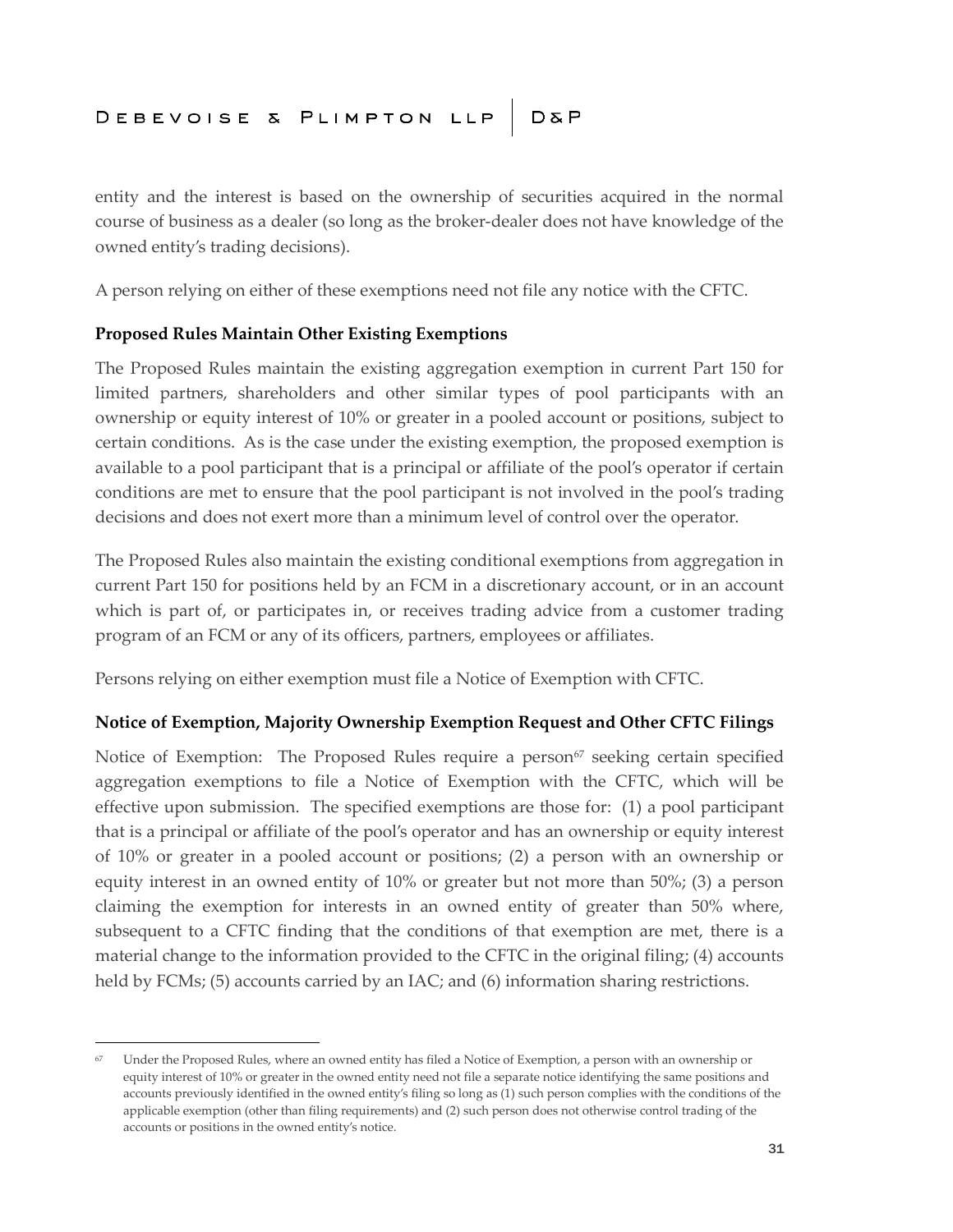A Notice of Exemption must include: $68$  (1) a description of the relevant circumstances warranting disaggregation and (2) a statement of a senior officer of the entity certifying that the conditions set forth in the applicable exemption provision have been met. The Proposed Rules contemplate that the notice would be filed before the aggregation exemption is needed. However, where a prior filing is impractical (such as where a person lacks information regarding a newly-acquired subsidiary's activities), the notice should be filed as promptly as practicable, but would not be effective retroactively. In the event of a material change to the information provided in this notice, the Proposed Rules require the reporting entity to promptly file an updated or amended notice detailing the change.

Majority Ownership Exemption Request: As noted above, a person relying on the Majority Ownership Exemption must file a Majority Ownership Exemption Request with the CFTC when first requesting such disaggregation relief. The request must include (1) a description of the relevant circumstances warranting disaggregation; (2) a statement of a senior officer of the owner certifying that the conditions have been met; (3) a demonstration that procedures are in place that are reasonably effective to prevent coordinated trading decisions by the owner, any entity the owner must aggregate and the owned entity; and (4) the Bona Fide Hedging Certification. Additionally, under the Proposed Rules, if there is a material change to the information provided to the CFTC in the owner's request (after the CFTC has approved the request), the owner must file a Notice of Exemption with the CFTC.

Additional Information Upon CFTC Request: The Proposed Rules provide that, upon call by the CFTC, any person claiming any exemption from aggregation under Regulation 150.4 must provide such information as requested by the CFTC demonstrating that the person meets the requirements of the exemption. Upon notice and opportunity for the affected person to respond, the CFTC could amend, suspend, terminate or otherwise modify a person's exemption.

Form and Manner of Reports and Filings: The Proposed Rules provide that, unless otherwise instructed by the CFTC or its designees, any person submitting reports under Regulation 150.4 must submit the corresponding required filings and any other required information to the CFTC using the format, coding structure and electronic data transmission procedures approved in writing by the CFTC. Additionally, when the reporting entity discovers errors or omissions in past reports, the Proposed Rules require

<sup>&</sup>lt;sup>68</sup> The CFTC proposes that entities could consolidate these notice filings in an efficient manner by, for instance, discussing more than one owned entity in a single filing (so long as the scope of the filing is clear).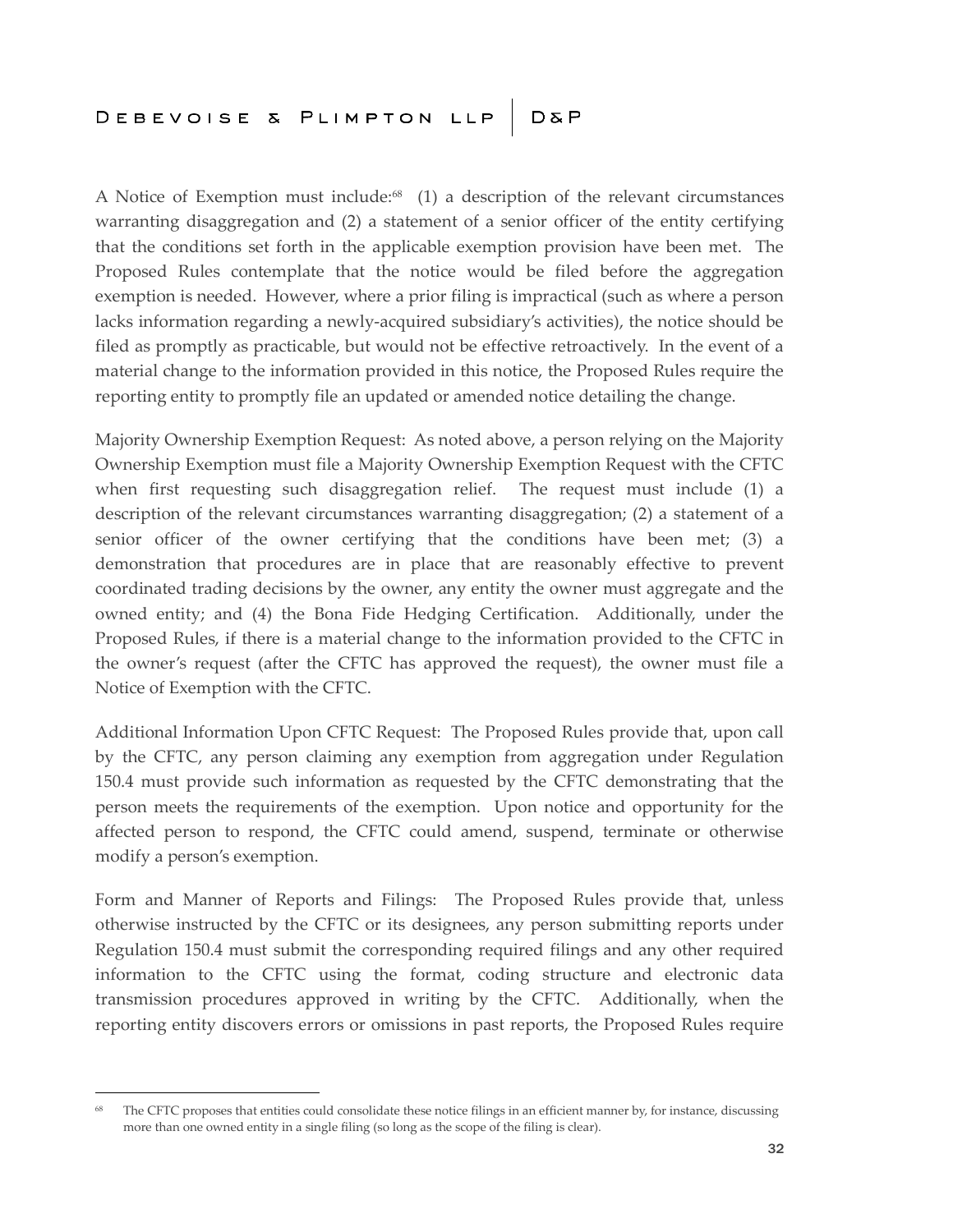that the entity notify the CFTC and file corrected information as instructed by the CFTC or its designee.

\* \* \*

Please feel free to contact us with any questions.

November 22, 2013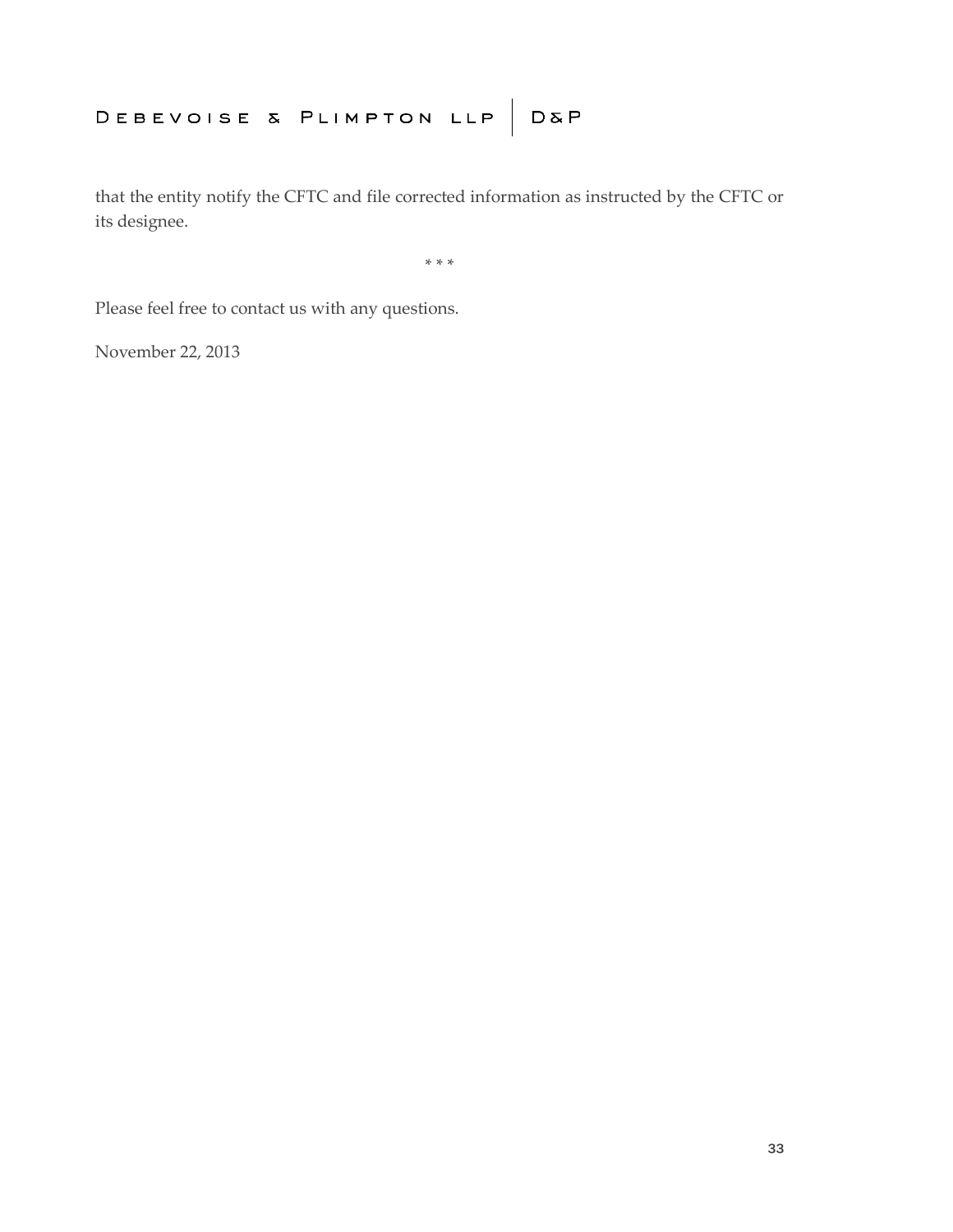# APPENDIX A

#### CFTC RESPONSE TO WORKING GROUP PETITION

Below is a summary of each of the Working Group's requests and the CFTC's proposed action:

- Request One. Unfixed Price Transactions Involving a Non-Referenced Contract: In a hedge of an unfixed price purchase and unfixed price sale of a physical commodity in which one leg is a Referenced Contract and the other is not, the Working Group requested that the former be treated as a bona fide hedge. This is permitted under the Proposed Rules (as a cross-commodity hedge or a hedge of an offsetting unfixed-price cash commodity sale and purchase).
- Request Two. Offsetting Unfixed Price Transactions Hedged with Derivatives in Same Calendar Month: The Working Group requested that hedges of an unfixed price purchase and an unfixed price sale of a physical commodity in which the separate legs of the hedge are in the same calendar month, but which do not offset each other (since they are in different contracts or for any reason), be treated as bona fide hedging positions. This is permitted under the Proposed Rules (under the same categories as Request One).
- Request Three. Unpriced Physical Purchase or Sale Commitments: The Working Group requested that Referenced Contracts used to lock in a price differential where one leg of the underlying transaction is an unpriced commitment to buy or sell a physical energy commodity, and the offsetting sale or purchase has not been completed, be treated as a bona fide hedge. The Proposed Rules do not permit this. The CFTC notes that this differs from the positions described in Requests One and Two in that both sides of the cash transactions have not been contracted and, as a result, the trader has not established a definite exposure to a value change. Since merchandizing intentions are alone not sufficient to recognize a price risk, the trader has not established a definite exposure to a value change.<sup>69</sup>
- Request Four. Binding, Irrevocable Bids or Offers: The Working Group requested that Referenced Contracts used to hedge exposure to market volatility associated with binding and irrevocable fixed-price bids or offers be treated as bona fide hedging

<sup>69</sup> While the CFTC acknowledges that there can be a gradation of probabilities that an anticipated transaction will occur, it notes that Request Three provides no context in which to evaluate the nature or probability of an anticipated merchandising transaction. The CFTC indicates that it requires more details regarding the transaction to evaluate any price risk and that such details could be provided in a request for interpretative guidance or exemptive relief.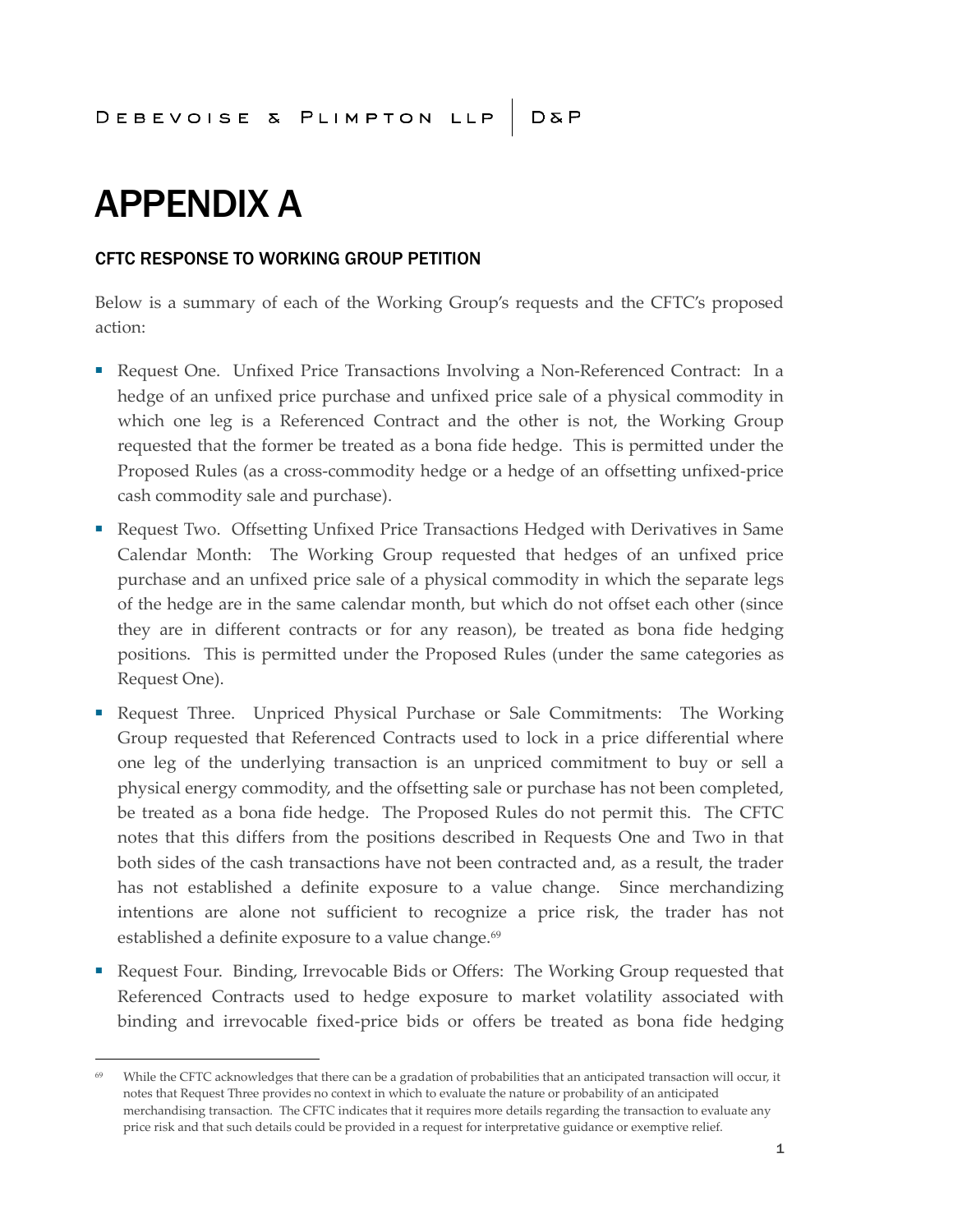positions. The Proposed Rules do not permit this since the cash transaction (*i.e.*, a binding bid or offer) is tentative, in that the price risk is contingent on whether the bid or offer is accepted.<sup>70</sup>

- Request Five. Timing of Hedging Physical Transactions: The Working Group requested that Referenced Contracts used to hedge a physical transaction that is subject to ongoing, good-faith negotiations, and that the hedger reasonably expects to conclude, be treated as bona fide hedges. As with Request Four, since the cash transaction is tentative (in that the price risk is subject to ongoing negotiation), it fails the "change in value" requirement.
- Request Six. Local Natural Gas Utility Hedging of Customer Requirements: The Working Group requested that long positions in Referenced Contracts purchased by a state-regulated natural gas utility to hedge the price of natural gas that it expects to purchase and supply to its retail customers be treated as bona fide hedging transactions or positions. The bona fide hedging definition under the Proposed Rules would grant this request by including as an enumerated bona fide hedging position a long position in a commodity derivative contract that does not exceed in quantity unfilled anticipated requirements of the same cash commodity for resale by a utility that is required or encouraged to hedge by its PUC on behalf of its customers' anticipated use.
- Request Seven. Use of Physical-Delivery Referenced Contracts to Hedge Physical Transactions Using Calendar Month Average Pricing: The Working Group requested that firms engaged in calendar month average ("CMA") pricing transactions involving physical-delivery Referenced Contracts be permitted to hold such positions through the spot month as bona fide hedges. The Position Limits Release addresses several scenarios raised by the Working Group relating to this request, as follows:
	- Scenario One: Refinery hedging unfilled anticipatory requirements for crude oil on a CMA basis and cross-hedging the sale of anticipated processed distillate products. On each trading day over a one-month period prior to expiration of the nearby NYMEX light sweet crude oil ("WTI") futures contract, a refinery purchases futures contracts in the nearby contract month and sells an equivalent amount of futures in the next two deferred contract months in that same contract. The resulting positions are calendar month spreads in WTI futures, acquired at an

<sup>&</sup>lt;sup>70</sup> The Proposed Rules also do not adopt the Working Group's suggestion that the relief be conditioned on a good-faith showing and immediate reclassification of the portion of the position not awarded against the bid or offer since this would not protect against the prospect that multiple participants might make good-faith bids or offers on a single cash market solicitation and enter into derivatives to cover their potential exposure, while also holding positions on the same side of the market at the limit. The CFTC notes that if this request were granted, such persons could, in the aggregate, hold derivatives in an amount far larger than the amount to be awarded under the solicitation, resulting in undue volatility when the winning bid is accepted and the losers all reduce their positions below the limit.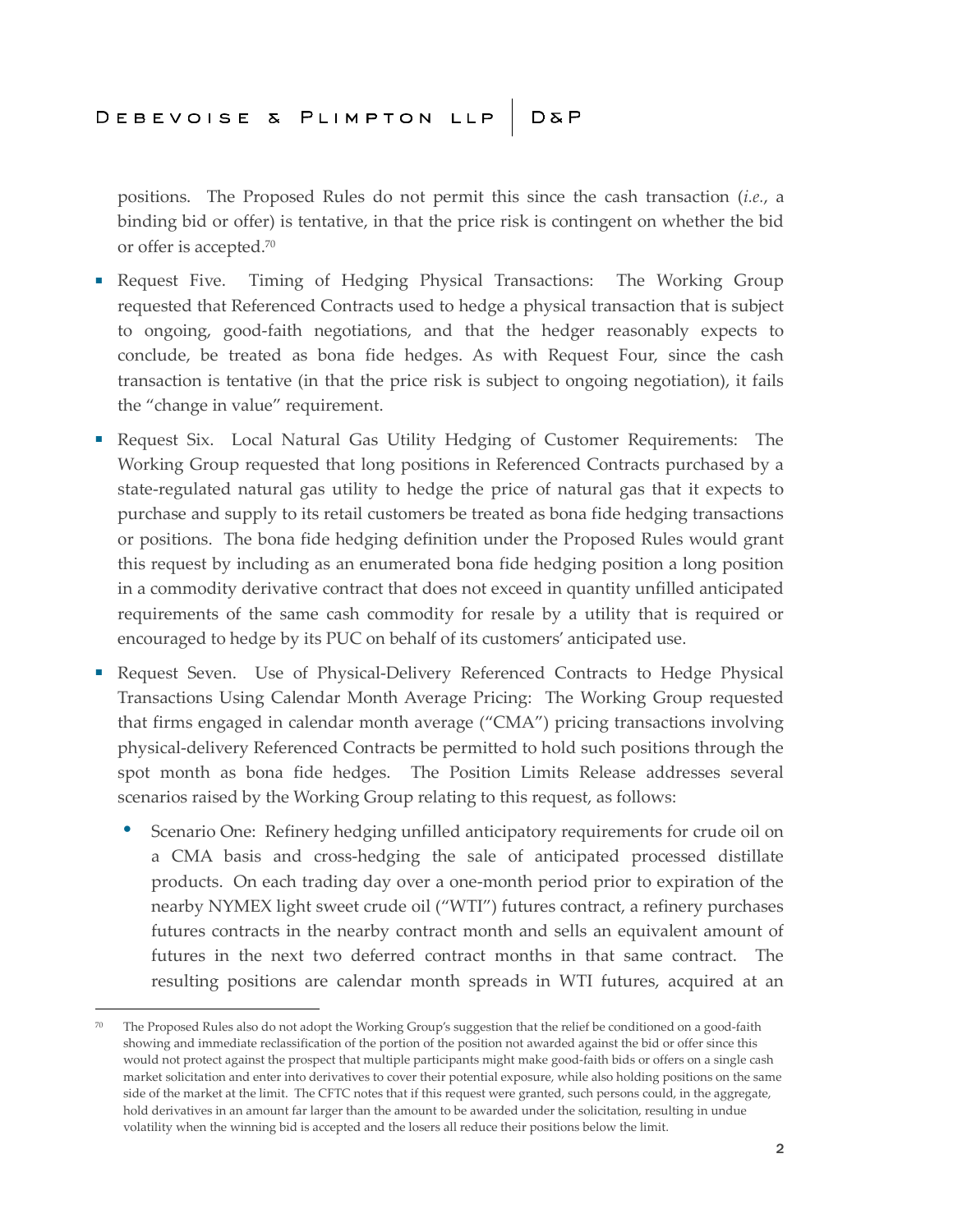average price over the one-month period. After establishing the spreads, the refinery engages in exchange of futures for physical commodity ("EFP") transactions, obtaining a short nearby WTI futures position in exchange for entering into cash market contracts to purchase crude oil at a fixed price over the next calendar month. These short positions offset the nearby long positions of the calendar month spread. Finally, as the refinery takes deliveries of crude oil over the next calendar month on the cash market contracts (or under the physical delivery provisions of the futures contracts), it processes the oil, sells the distillates on the spot market and buys back the short WTI futures positions in the next two contract months.

The CFTC states that the long positions in this scenario are hedges of unfilled anticipated requirements and are therefore bona fide hedging positions. Additionally, the CFTC views the short positions as an integral component of the calendar spreads (since the long positions alone may not be economically appropriate to the reduction of commercial risk). During the period in which the refinery holds a calendar spread position, the short positions (when considered as a whole with the long positions) would qualify as bona fide hedging positions (specifically, hedges of unsold anticipated production and cross-commodity hedges), so long as the long positions fix the input price and the short positions fix a significant portion of the price of the expected output of distillates that are not yet sold at a fixed price. During the subsequent period when the refinery holds only a short futures position and either contracts for the purchase of crude oil at a fixed price or holds oil in inventory (by taking delivery on the futures), it initially holds a bona fide hedge of inventory or a cash commodity purchase contract, which converts to a bona fide cross-commodity hedge when the oil is processed.

 Scenario Two: Merchant short hedge of CMA price purchase of crude oil from producer and long position to cover anticipated resale of crude oil at CMA. A producer sells oil at the price at which it was valued (basis WTI futures) on each day it was extracted. The buyer is an aggregator that pays each producer for crude oil on a CMA basis for the prior month's production, seeking to ensure the CMA selling price of the purchased oil. The aggregator sells the nearby WTI futures each trading day over a one-month period and buys an equivalent quantity of WTI futures in the subsequent two deferred WTI contract months. The aggregator then intends, in an EFP transaction, to exchange long futures in the nearby contract month for the sales contract to be delivered ratably over the delivery period of the nearby contract month (*i.e.*, the aggregator would sell the long futures each day as